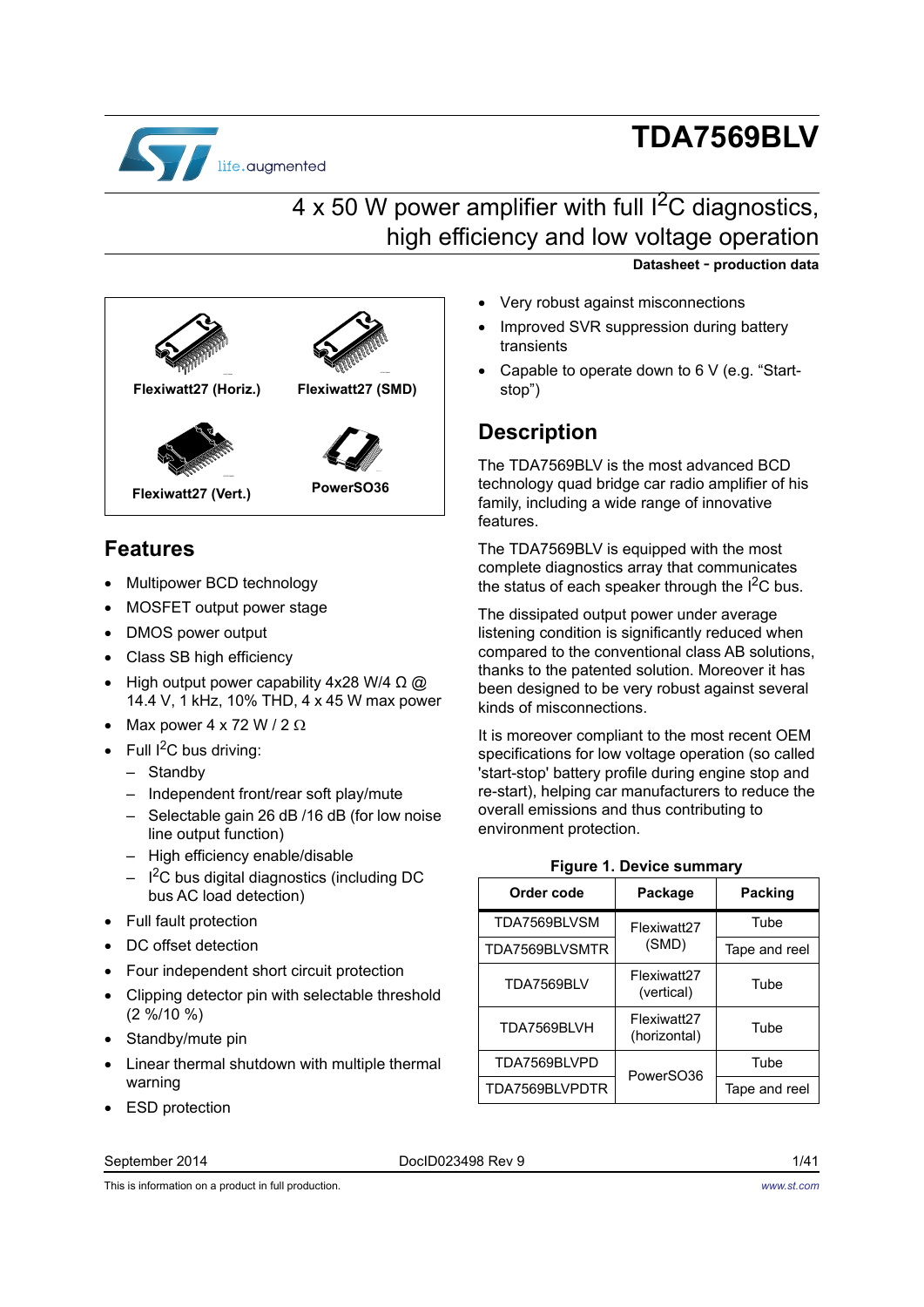# **Contents**

| 1              | Block diagram and application circuits  6 |  |  |  |  |  |
|----------------|-------------------------------------------|--|--|--|--|--|
| $\overline{2}$ |                                           |  |  |  |  |  |
| 3              |                                           |  |  |  |  |  |
|                | 3.1                                       |  |  |  |  |  |
|                | 3.2                                       |  |  |  |  |  |
|                | 3.3                                       |  |  |  |  |  |
|                | 3.4                                       |  |  |  |  |  |
| 4              |                                           |  |  |  |  |  |
|                | 4.1                                       |  |  |  |  |  |
|                | 4.2                                       |  |  |  |  |  |
|                | 4.3                                       |  |  |  |  |  |
|                | 4.4                                       |  |  |  |  |  |
| 5              |                                           |  |  |  |  |  |
|                | 5.1                                       |  |  |  |  |  |
| 6              |                                           |  |  |  |  |  |
|                | 6.1                                       |  |  |  |  |  |
| 7              |                                           |  |  |  |  |  |
|                | 7.1                                       |  |  |  |  |  |
|                | 7.2                                       |  |  |  |  |  |
| 8              |                                           |  |  |  |  |  |
|                | 8.1                                       |  |  |  |  |  |
|                | 8.2                                       |  |  |  |  |  |
| 9              |                                           |  |  |  |  |  |
|                | 9.1                                       |  |  |  |  |  |
|                | 9.2                                       |  |  |  |  |  |

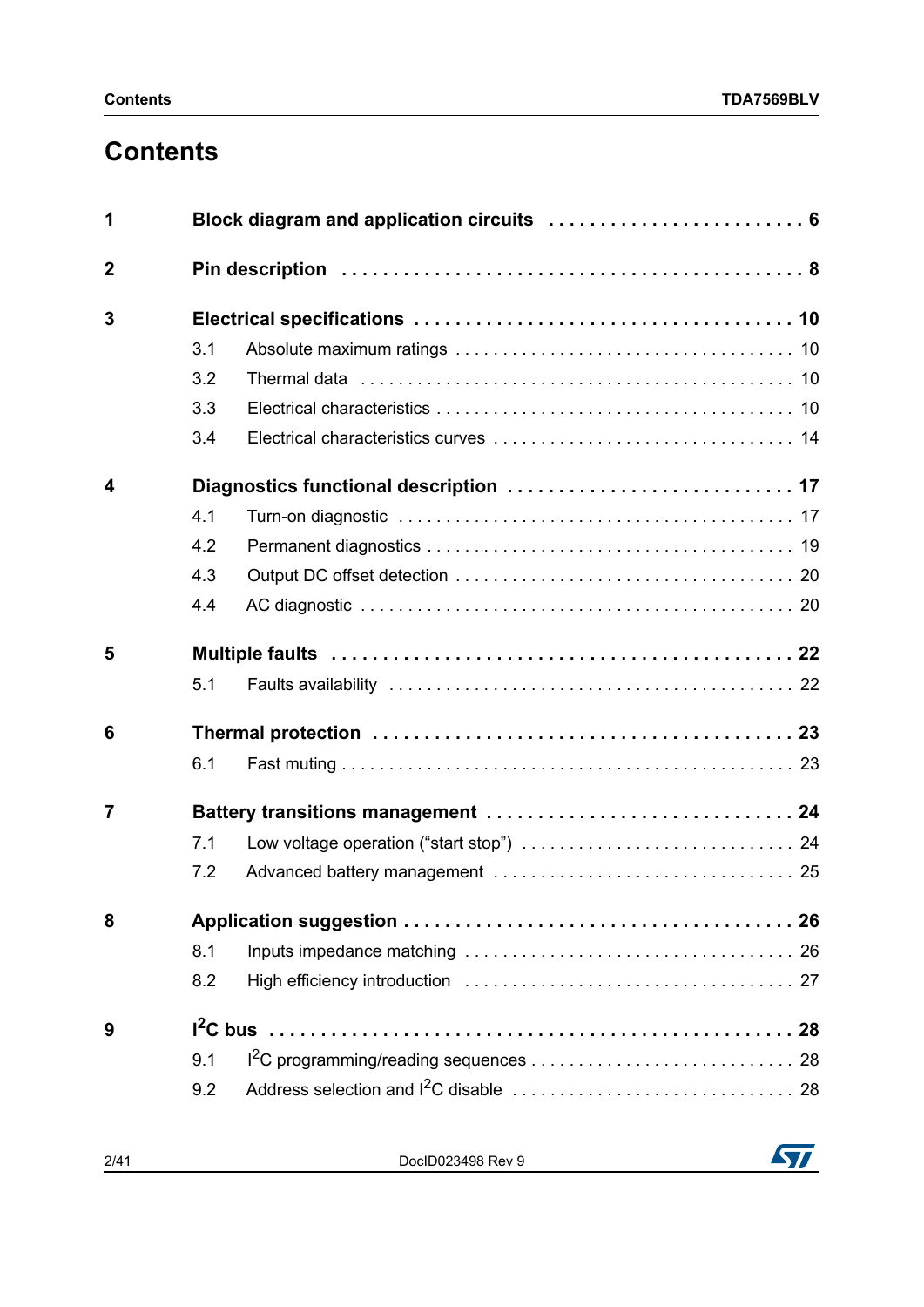|    | 9.3 |       |  |
|----|-----|-------|--|
|    |     | 9.3.1 |  |
|    |     | 9.3.2 |  |
|    |     | 9.3.3 |  |
|    |     | 9.3.4 |  |
| 10 |     |       |  |
| 11 |     |       |  |
| 12 |     |       |  |
| 13 |     |       |  |

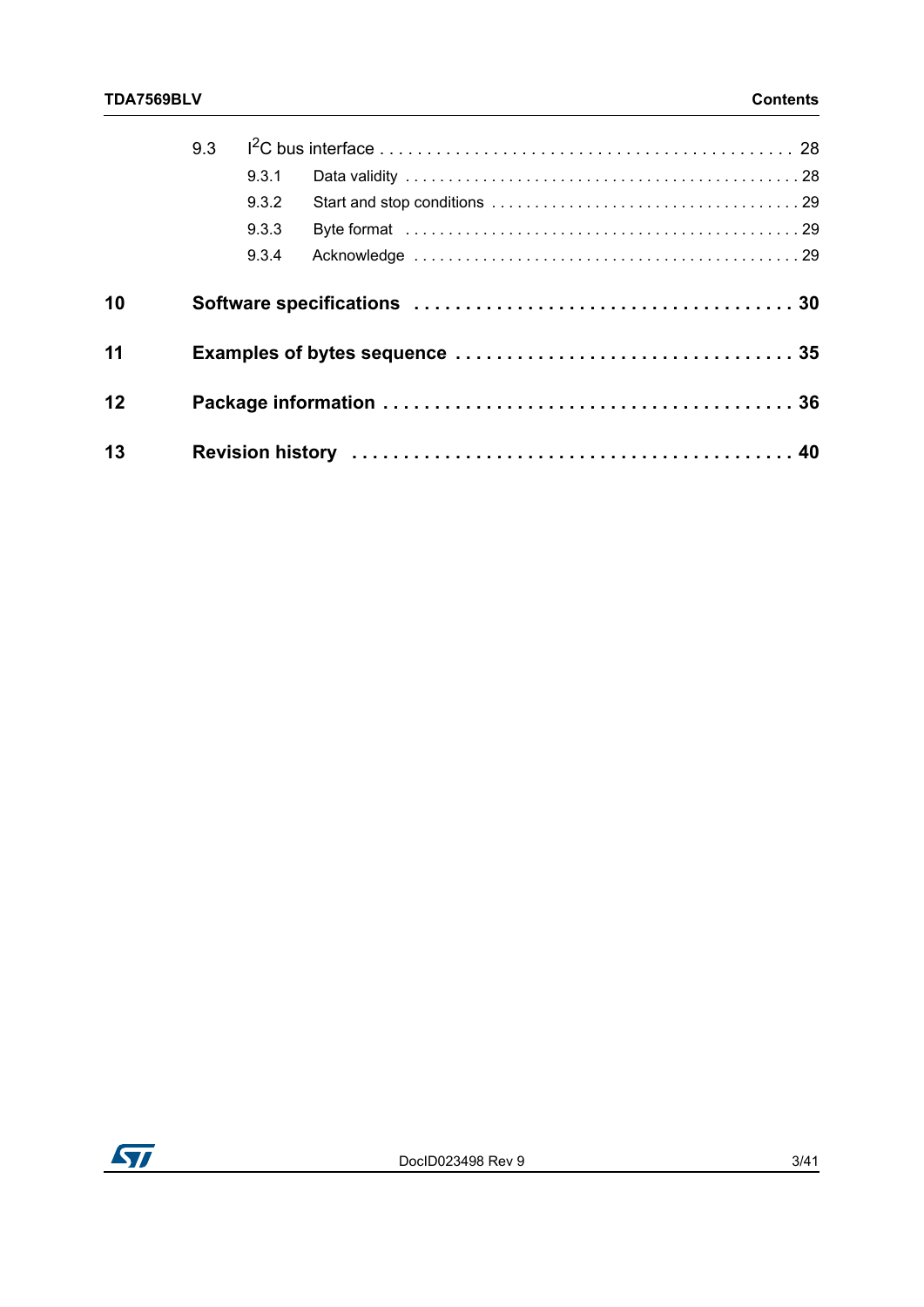# **List of tables**

| Table 1.  |  |
|-----------|--|
| Table 2.  |  |
| Table 3.  |  |
| Table 4.  |  |
| Table 5.  |  |
| Table 6.  |  |
| Table 7.  |  |
| Table 8.  |  |
| Table 9.  |  |
| Table 10. |  |
| Table 11. |  |
| Table 12. |  |

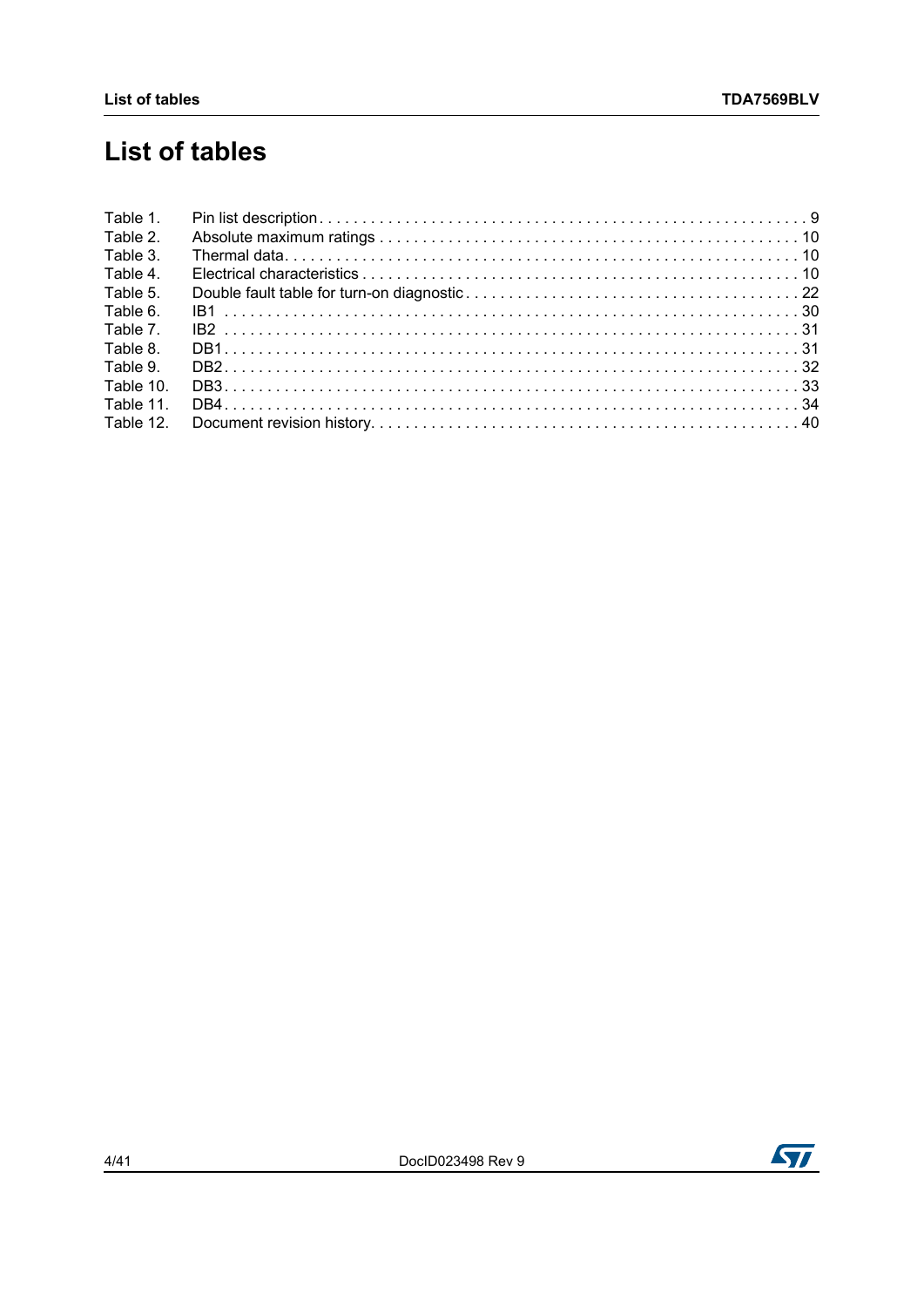# **List of figures**

| Figure 1.  |                                                                                       |  |
|------------|---------------------------------------------------------------------------------------|--|
| Figure 2.  |                                                                                       |  |
| Figure 3.  |                                                                                       |  |
| Figure 4.  |                                                                                       |  |
| Figure 5.  |                                                                                       |  |
| Figure 6.  |                                                                                       |  |
| Figure 7.  |                                                                                       |  |
| Figure 8.  |                                                                                       |  |
| Figure 9.  |                                                                                       |  |
| Figure 10. |                                                                                       |  |
| Figure 11. |                                                                                       |  |
| Figure 12. |                                                                                       |  |
| Figure 13. |                                                                                       |  |
| Figure 14. |                                                                                       |  |
| Figure 15. |                                                                                       |  |
| Figure 16. |                                                                                       |  |
| Figure 17. |                                                                                       |  |
| Figure 18. | Power dissipation vs. average output power (audio program simulation, $2 \Omega$ )15  |  |
| Figure 19. | Power dissipation vs. average output power (audio program simulation, $4 \Omega$ )16  |  |
| Figure 20. | Total power dissipation and efficiency vs. output power $(4 \Omega, H1-EFF, Sine)$ 16 |  |
| Figure 21. | Total power dissipation and efficiency vs. output power (4 $\Omega$ , STD, Sine) 16   |  |
| Figure 22. |                                                                                       |  |
| Figure 23. |                                                                                       |  |
| Figure 24. | SVR and output behavior (Case 1: without turn-on diagnostic)  17                      |  |
| Figure 25. | SVR and output pin behavior (Case 2: with turn-on diagnostic) 18                      |  |
| Figure 26. |                                                                                       |  |
| Figure 27. |                                                                                       |  |
| Figure 28. |                                                                                       |  |
| Figure 29. | Restart timing without diagnostic enable (permanent) - Each 1 mS time,                |  |
|            |                                                                                       |  |
| Figure 30. |                                                                                       |  |
| Figure 31. | Current detection high: load impedance  Z  vs. output peak voltage 21                 |  |
| Figure 32. | Current detection low: load impedance  Z  vs. output peak voltage 21                  |  |
| Figure 33. |                                                                                       |  |
| Figure 34. |                                                                                       |  |
| Figure 35. |                                                                                       |  |
| Figure 36. |                                                                                       |  |
| Figure 37. |                                                                                       |  |
| Figure 38. |                                                                                       |  |
| Figure 39. |                                                                                       |  |
| Figure 40. |                                                                                       |  |
| Figure 41. |                                                                                       |  |
| Figure 42. | Flexiwatt27 (horizontal) mechanical data and package dimensions. 36                   |  |
| Figure 43. | Flexiwatt27 (vertical) mechanical data and package dimensions37                       |  |
| Figure 44. | Flexiwatt27 (SMD) mechanical data and package dimensions 38                           |  |
| Figure 45. | PowerSO36 (slug up) mechanical data and package dimensions 39                         |  |

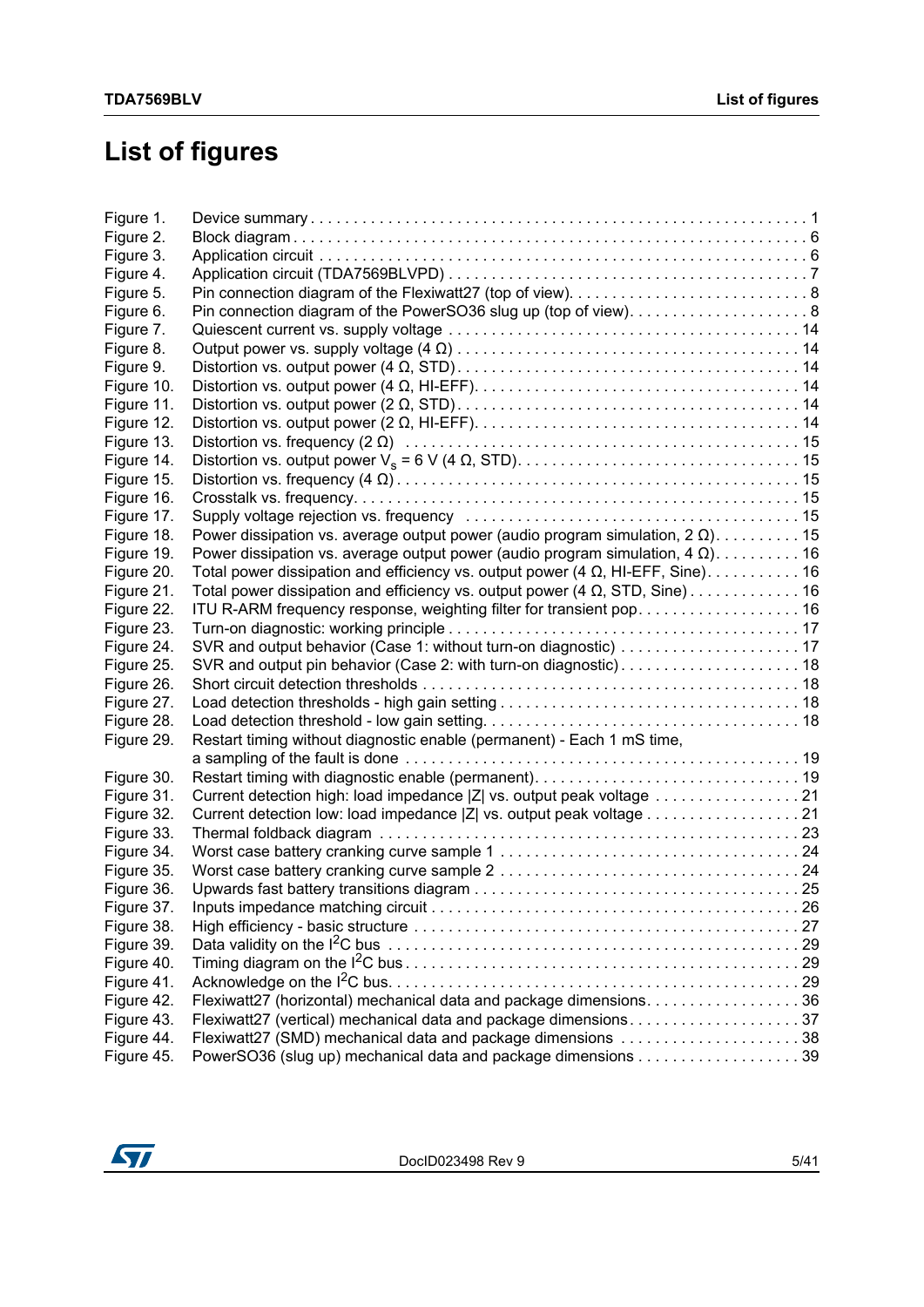#### <span id="page-5-0"></span>**Block diagram and application circuits** 1

<span id="page-5-1"></span>

**Figure 3. Application circuit** 

<span id="page-5-2"></span>

DocID023498 Rev 9

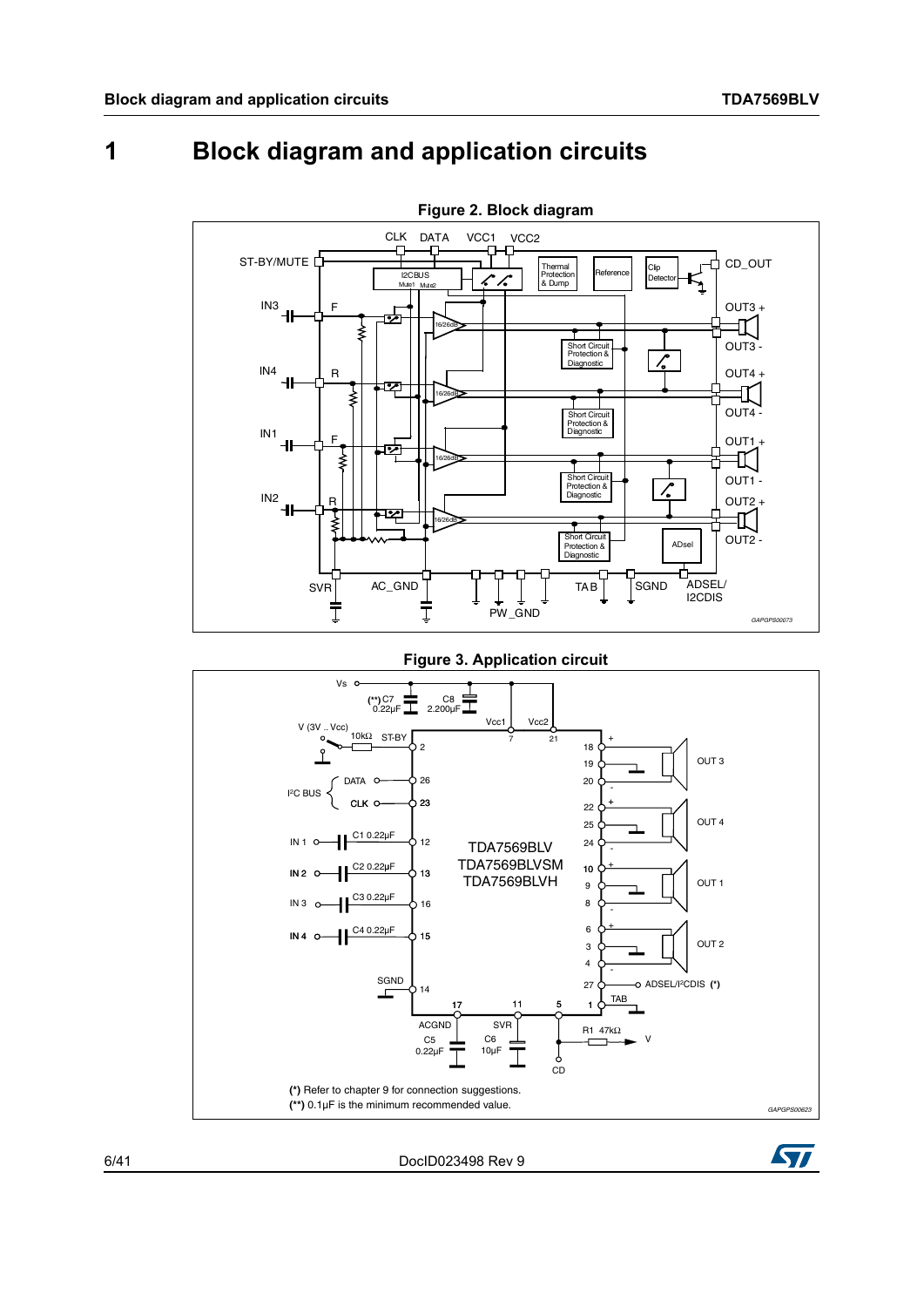<span id="page-6-0"></span>

Figure 4. Application circuit (TDA7569BLVPD)

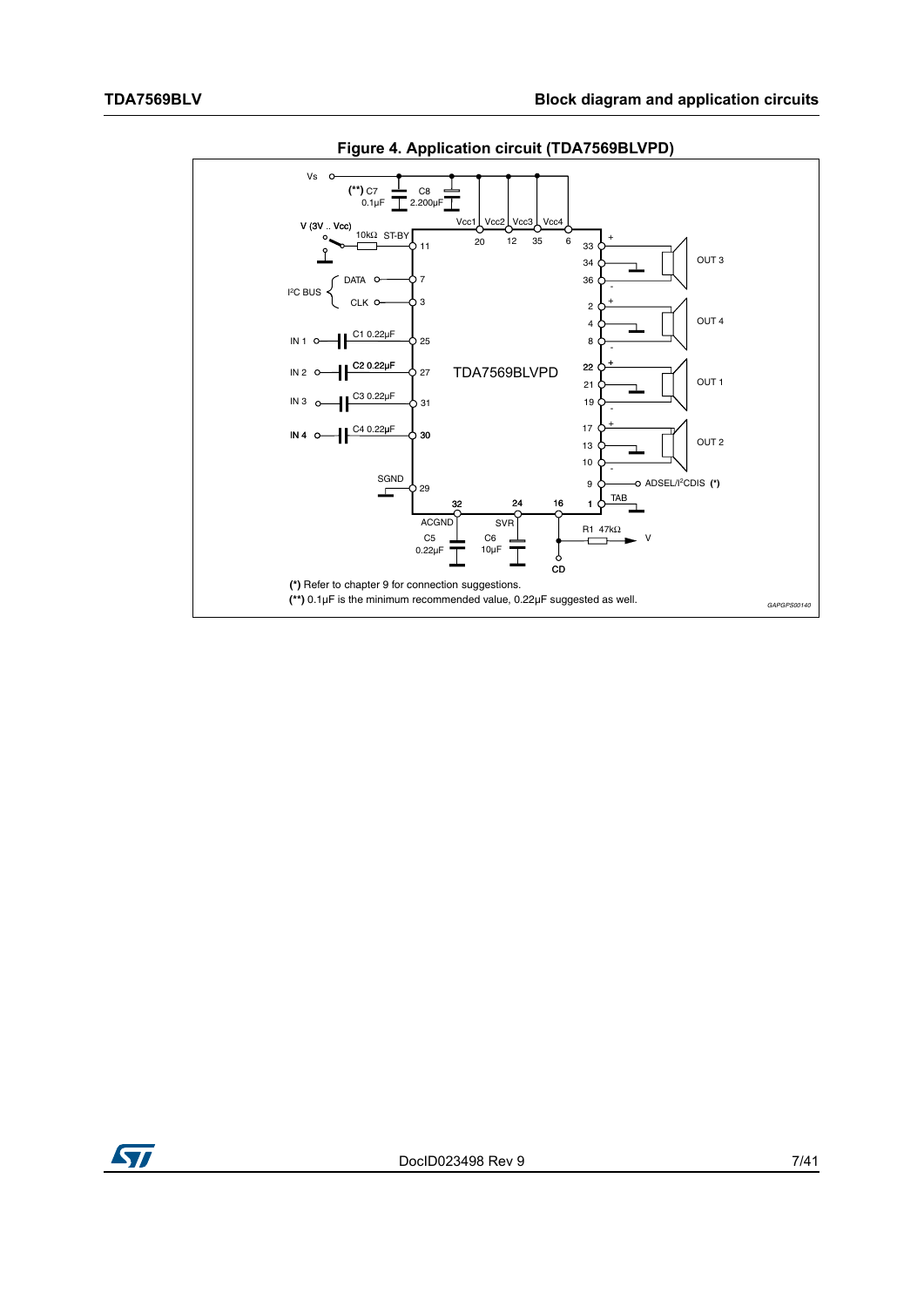#### <span id="page-7-0"></span>**Pin description**  $\overline{2}$

For channel name reference: CH1 = LF, CH2 = LR, CH3 = RF and CH4 = RR.

<span id="page-7-1"></span>

Figure 5. Pin connection diagram of the Flexiwatt27 (top of view)

Figure 6. Pin connection diagram of the PowerSO36 slug up (top of view)

<span id="page-7-2"></span>

DocID023498 Rev 9

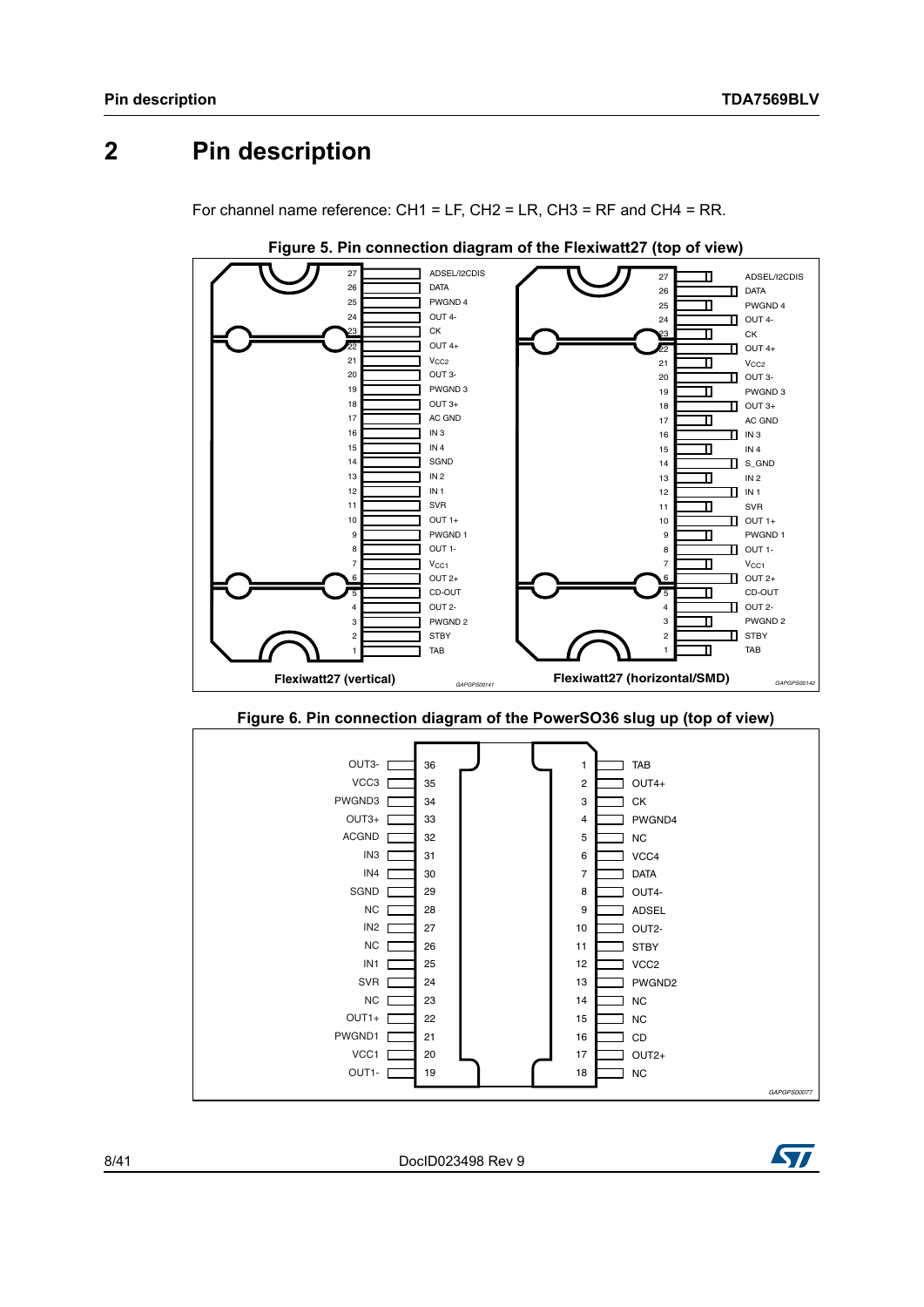**Table 1. Pin list description**

<span id="page-8-0"></span>

| Pin#<br>(PowerSo36) | Pin#<br>(Flexiwatt27)    | Pin name          | <b>Function</b>                                                    |
|---------------------|--------------------------|-------------------|--------------------------------------------------------------------|
| $\mathbf{1}$        | $\mathbf{1}$             | <b>TAB</b>        | $\overline{a}$                                                     |
| $\overline{2}$      | 22                       | OUT4+             | Channel 4, + output                                                |
| 3                   | 23                       | <b>CK</b>         | I <sup>2</sup> C bus clock/HE selector                             |
| 4                   | 25                       | PWGND4            | Channel 4 output power ground                                      |
| 5                   | $\overline{\phantom{0}}$ | <b>NC</b>         | Not connected                                                      |
| 6                   | $\overline{\phantom{0}}$ | VCC4              | Supply voltage pin4                                                |
| $\overline{7}$      | 26                       | <b>DATA</b>       | $12C$ bus data pin/gain selector                                   |
| 8                   | 24                       | OUT4-             | Channel 4, - output                                                |
| 9                   | 27                       | <b>ADSEL</b>      | Address selector pin/ I <sup>2</sup> C bus disable (legacy select) |
| 10                  | 4                        | OUT2-             | Channel 2, - output                                                |
| 11                  | $\overline{2}$           | <b>STBY</b>       | Standby pin                                                        |
| 12                  | 21                       | VCC <sub>2</sub>  | Supply voltage pin2                                                |
| 13                  | 3                        | PWGND2            | Channel 2 output power ground                                      |
| 14                  | $\overline{\phantom{0}}$ | ΝC                | Not connected                                                      |
| 15                  | $\overline{a}$           | <b>NC</b>         | Not connected                                                      |
| 16                  | 5                        | CD                | Clip detector output pin                                           |
| 17                  | 6                        | OUT <sub>2+</sub> | Channel 2, + output                                                |
| 18                  | $\overline{\phantom{0}}$ | <b>NC</b>         | Not connected                                                      |
| 19                  | 8                        | OUT1-             | Channel 1, - output                                                |
| 20                  | $\overline{7}$           | VCC <sub>1</sub>  | Supply voltage pin1                                                |
| 21                  | 9                        | PWGND1            | Channel 1 output power ground                                      |
| 22                  | 10                       | OUT <sub>1+</sub> | Channel 1, + output                                                |
| 23                  | $\qquad \qquad -$        | <b>NC</b>         | Not connected                                                      |
| 24                  | 11                       | <b>SVR</b>        | SVR pin                                                            |
| 25                  | 12                       | IN <sub>1</sub>   | Input pin, channel 1                                               |
| 26                  | $\qquad \qquad -$        | <b>NC</b>         | Not connected                                                      |
| 27                  | 13                       | IN <sub>2</sub>   | Input pin, channel 2                                               |
| 28                  | $\frac{1}{2}$            | NC                | Not connected                                                      |
| 29                  | 14                       | SGND              | Signal ground pin                                                  |
| 30                  | 15                       | IN4               | Input pin, channel 4                                               |
| 31                  | 16                       | IN <sub>3</sub>   | Input pin, channel 3                                               |
| 32                  | 17                       | AC GND            | AC ground                                                          |
| 33                  | 18                       | OUT3+             | Channel 3, + output                                                |
| 34                  | 19                       | PWGND3            | Channel 3 output power ground                                      |
| 35                  | $\overline{\phantom{0}}$ | VCC3              | Supply voltage pin3                                                |
| 36                  | 20                       | OUT3-             | Channel 3, - output                                                |

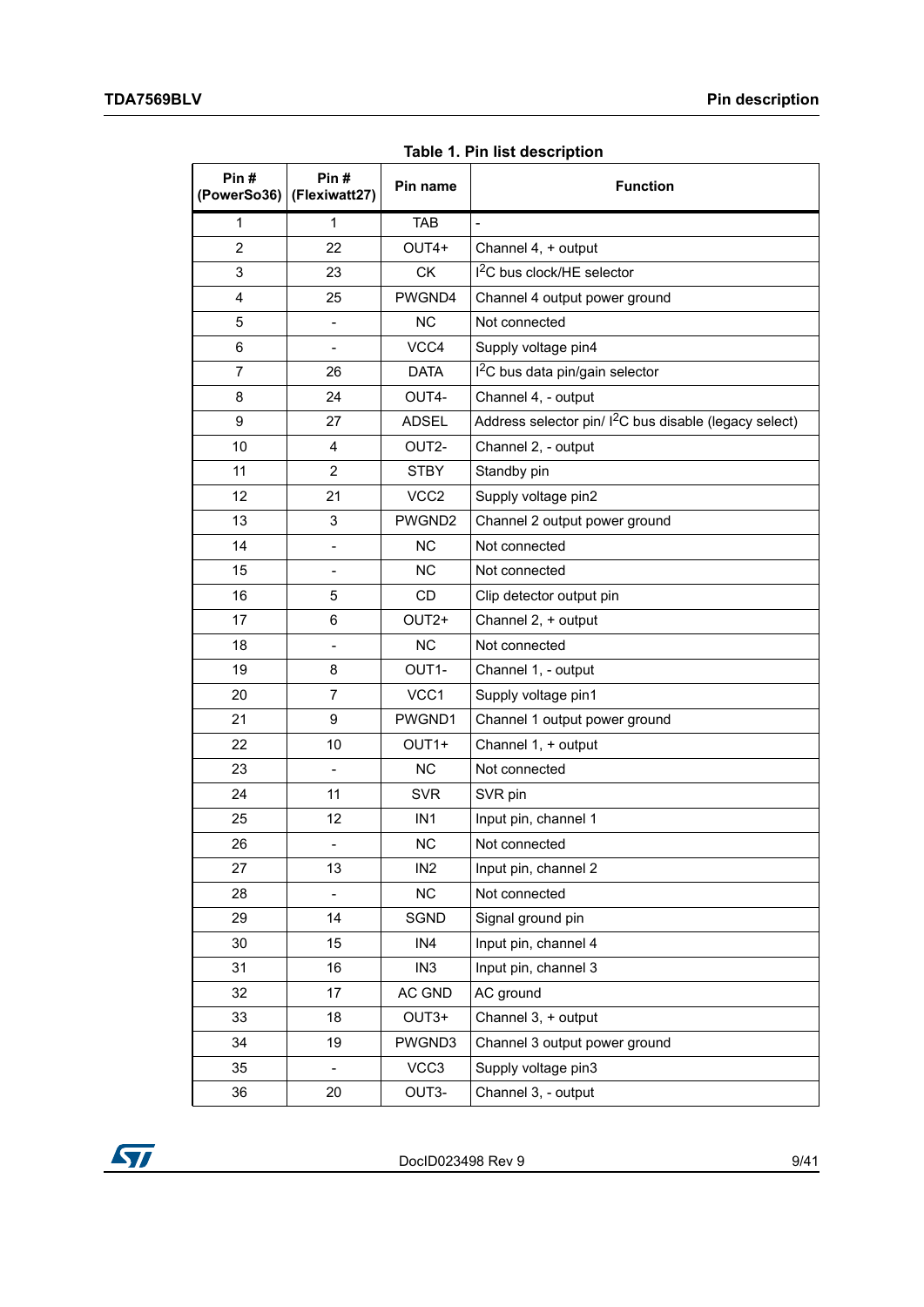# <span id="page-9-0"></span>**3 Electrical specifications**

### <span id="page-9-1"></span>**3.1 Absolute maximum ratings**

#### **Table 2. Absolute maximum ratings**

<span id="page-9-4"></span>

| Symbol                             | <b>Parameter</b>                                                | Value            | Unit |  |
|------------------------------------|-----------------------------------------------------------------|------------------|------|--|
| $V_{op}$                           | Operating supply voltage <sup>(1)</sup>                         | 18               | V    |  |
| $V_{\rm S}$                        | DC supply voltage                                               | 28               | V    |  |
| $V_{\rm peak}$                     | Peak supply voltage (for $t_{\text{max}}$ = 50 ms)              | 50               | V    |  |
| <b>GNDmax</b>                      | Ground pins voltage                                             | $-0.3$ to 0.3    | V    |  |
| V <sub>CK,</sub> V <sub>DATA</sub> | CK and DATA pin voltage                                         | $-0.3$ to 6      | V    |  |
| $V_{cd}$                           | Clip detector voltage                                           | -0.3 to $V_{op}$ | V    |  |
| $V_{\text{stby}}$                  | STBY pin voltage                                                | -0.3 to $V_{op}$ | V    |  |
|                                    | Output peak current (not repetitive $t_{max}$ = 100ms)          | 8                |      |  |
| $I_{\rm O}$                        | Output peak current (repetitive f > 10 kHz)                     | 6                | A    |  |
| $P_{\text{tot}}$                   | Power dissipation $T_{\text{case}} = 70^{\circ} \text{C}^{(2)}$ | 85               | W    |  |
| $T_{\text{stg}}$ , $T_{\text{j}}$  | Storage and junction temperature (3)                            | $-55$ to 150     | °C   |  |
| $\mathsf{T}_{\mathsf{amb}}$        | Operative temperature range                                     | $-40$ to 105     | °C   |  |

1. For R<sub>L</sub> = 2 Ω the output current limit is reached for V<sub>OP</sub> > 16 V; at this supply level internal protections might be triggered.

2. This is maximum theoretical value; for power dissipation in real application conditions, please refer to curves reported in *[Section 3.4: Electrical characteristics curves](#page-13-0)*.

3. A suitable dissipation system should be used to keep Tj inside the specified limits.

### <span id="page-9-2"></span>**3.2 Thermal data**

|  |  | Table 3. Thermal data |  |
|--|--|-----------------------|--|
|--|--|-----------------------|--|

<span id="page-9-5"></span>

| Symbol                 | <b>Parameter</b>                            | l PowerSO ∣ Flexiwatt i | Unit          |
|------------------------|---------------------------------------------|-------------------------|---------------|
| R <sub>th j-case</sub> | Max.<br>Thermal resistance junction-to-case |                         | $\degree$ C/W |

### <span id="page-9-3"></span>**3.3 Electrical characteristics**

Refer to the test circuit,  $V_S = 14.4$  V; R<sub>L</sub> = 4  $\Omega$ ; f = 1 kHz; G<sub>V</sub> = 26 dB; T<sub>amb</sub> = 25 °C; unless otherwise specified.

Tested at T<sub>amb</sub> = 25 °C and T<sub>hot</sub> = 105 °C; functionality guaranteed for T<sub>j</sub> = -40 °C to 150 °C.

<span id="page-9-6"></span>

| Symbol                         | <b>Parameter</b>     | <b>Test condition</b> | Min. | Typ.                     | Max.       | Unit |  |
|--------------------------------|----------------------|-----------------------|------|--------------------------|------------|------|--|
| <b>General characteristics</b> |                      |                       |      |                          |            |      |  |
| $V_{\rm S}$                    | Supply voltage range | $R_1 = 4$ ohm         | 6    | $\overline{\phantom{a}}$ | 18         |      |  |
|                                |                      | $R_1 = 2$ ohm         | 6    |                          | $16^{(1)}$ |      |  |

1[0/41](#page-40-0) DocID023498 Rev 9

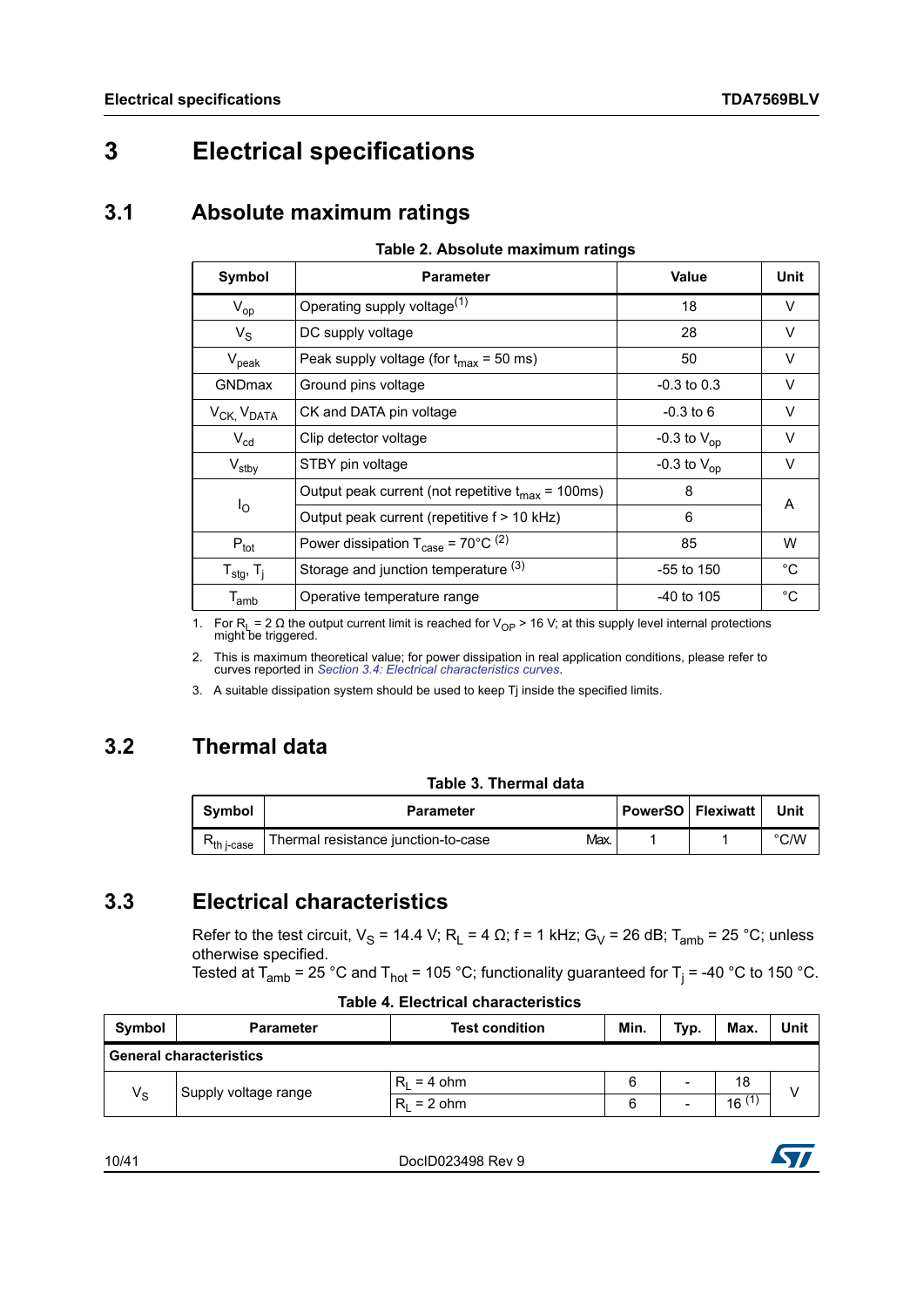| Symbol              | Parameter                                        | <b>Test condition</b>                                                 | Min.                     | Typ.                     | Max.                     | Unit        |
|---------------------|--------------------------------------------------|-----------------------------------------------------------------------|--------------------------|--------------------------|--------------------------|-------------|
| $I_d$               | Total quiescent drain current                    | -                                                                     | $\overline{\phantom{0}}$ | 165                      | 250                      | mA          |
| $R_{IN}$            | Input impedance                                  |                                                                       | 45                       | 60                       | 70                       | kΩ          |
| $V_{AM}$            | Min. supply mute threshold                       | $IB1(D7) = 1;$<br>Signal attenuation -6 dB                            | $\overline{7}$           | $\overline{\phantom{0}}$ | 8                        | V           |
|                     |                                                  | $IB1(D7) = 0$ (default); <sup>(2)</sup><br>Signal attenuation -6 dB   | 5                        | $\overline{\phantom{0}}$ | 5.8                      |             |
| $V_{OS}$            | Offset voltage                                   | Mute & play                                                           | $-80$                    | $\overline{a}$           | 80                       | mV          |
| $V_{dth}$           | Dump threshold                                   |                                                                       | 18.5                     | 19.5                     | 20.5                     | V           |
| $I_{SB}$            | Standby current                                  | $V_{\text{standby}} = 0$                                              | $\overline{\phantom{0}}$ | 1                        | 5                        | μA          |
| <b>SVR</b>          | Supply voltage rejection                         | f = 100 Hz to 10 kHz; $V_r$ = 1 Vpk;<br>$R_q$ = 600 $\Omega$          | 60                       | 70                       |                          | dB          |
| $T_{ON}$            | Turn on timing (Mute play<br>transition)         | D2/D1 (IB1) 0 to 1                                                    | $\overline{\phantom{0}}$ | 25                       | 50                       | ms          |
| $T_{OFF}$           | Turn off timing (Play mute<br>transition)        | D2/D1 (IB1) 1 to 0                                                    | $\overline{\phantom{0}}$ | 25                       | 50                       | ms          |
| TH <sub>WARN1</sub> | Average junction temperature for<br>TH warning 1 | $DB1(D7) = 1$                                                         | $\overline{\phantom{0}}$ | 160                      | $\overline{\phantom{a}}$ |             |
| TH <sub>WARN2</sub> | Average junction temperature for<br>TH warning 2 | $DB4 (D7) = 1$                                                        | $\overline{\phantom{0}}$ | 145                      |                          | $^{\circ}C$ |
| TH <sub>WARN3</sub> | Average junction temperature for<br>TH warning 3 | $DB4 (D6) = 1$                                                        |                          | 125                      |                          |             |
|                     | <b>Audio performances</b>                        |                                                                       |                          |                          |                          |             |
|                     | Output power                                     | Max. power <sup>(3)</sup> $V_s$ = 14.4 V, R <sub>1</sub> = 4 $\Omega$ | $\blacksquare$           | 45                       | $\overline{\phantom{a}}$ | W           |
|                     |                                                  | THD = 10 %, $R_1$ = 4 $\Omega$                                        | 25                       | 28                       |                          | W           |
|                     |                                                  | THD = 1 %, $R_L$ = 4 $\Omega$                                         | 20                       | 22                       |                          | W           |
| $P_{O}$             |                                                  | $R_L$ = 2 $\Omega$ ; THD 10 %                                         | 40                       | 50                       |                          | W           |
|                     |                                                  | $R_1$ = 2 Ω; THD 1 %                                                  | 32                       | 40                       |                          | W           |
|                     |                                                  | $R_1$ = 2 Ω; Max. power <sup>(3)</sup> V <sub>s</sub> = 14.4 V        | 60                       | 75                       |                          | W           |
|                     |                                                  | Max power@ $V_s$ = 6 V, R <sub>L</sub> = 4 $\Omega$                   | $\overline{\phantom{a}}$ | 6                        |                          | W           |
|                     | Total harmonic distortion                        | $P_{\Omega}$ = 1 W to 10 W; STD mode                                  | $\overline{\phantom{0}}$ | 0.015                    | 0.1                      | %           |
|                     |                                                  | HE MODE; $P_{O}$ = 1.5 W                                              |                          | 0.05                     | 0.1                      | %           |
|                     |                                                  | HE MODE; $PO = 8 W$                                                   |                          | 0.1                      | 0.5                      | $\%$        |
| <b>THD</b>          |                                                  | $P_{O}$ = 1-10 W, f = 10 kHz;<br>STD mode                             | $\qquad \qquad -$        | 0.15                     | 0.5                      | %           |
|                     |                                                  | $G_V$ = 16 dB; STD mode<br>$V_{\Omega}$ = 0.1 to 5 VRMS               | $\overline{\phantom{0}}$ | 0.02                     | 0.05                     | $\%$        |
| $C_T$               | Cross talk                                       | f = 1 kHz to 10 kHz, $R_0$ = 600 $\Omega$                             | 50                       | 65                       | $\blacksquare$           | dB          |
| $G_{V1}$            | Voltage gain 1                                   | -                                                                     | 25                       | 26                       | 27                       | dB          |
| $\Delta G_{V1}$     | Voltage gain match 1                             | -                                                                     | $-1$                     | $\blacksquare$           | $\mathbf 1$              | dB          |
| $G_{V2}$            | Voltage gain 2                                   | $\overline{\phantom{0}}$                                              | 15                       | 16                       | 17                       | dB          |
| $\Delta G_{V2}$     | Voltage gain match 2                             |                                                                       | $-1$                     |                          | 1                        | dB          |
| $E_{IN1}$           | Output noise voltage 1                           | $R_q$ = 600 $\Omega$ 20 Hz to 22 kHz                                  | $\blacksquare$           | 45                       | 60                       | μV          |
| E <sub>IN2</sub>    | Output noise voltage 2                           | $R_q$ = 600 $\Omega$ ; GV = 16d B<br>20 Hz to 22 kHz                  | -                        | 20                       | 30                       | μV          |

**Table 4. Electrical characteristics (continued)**

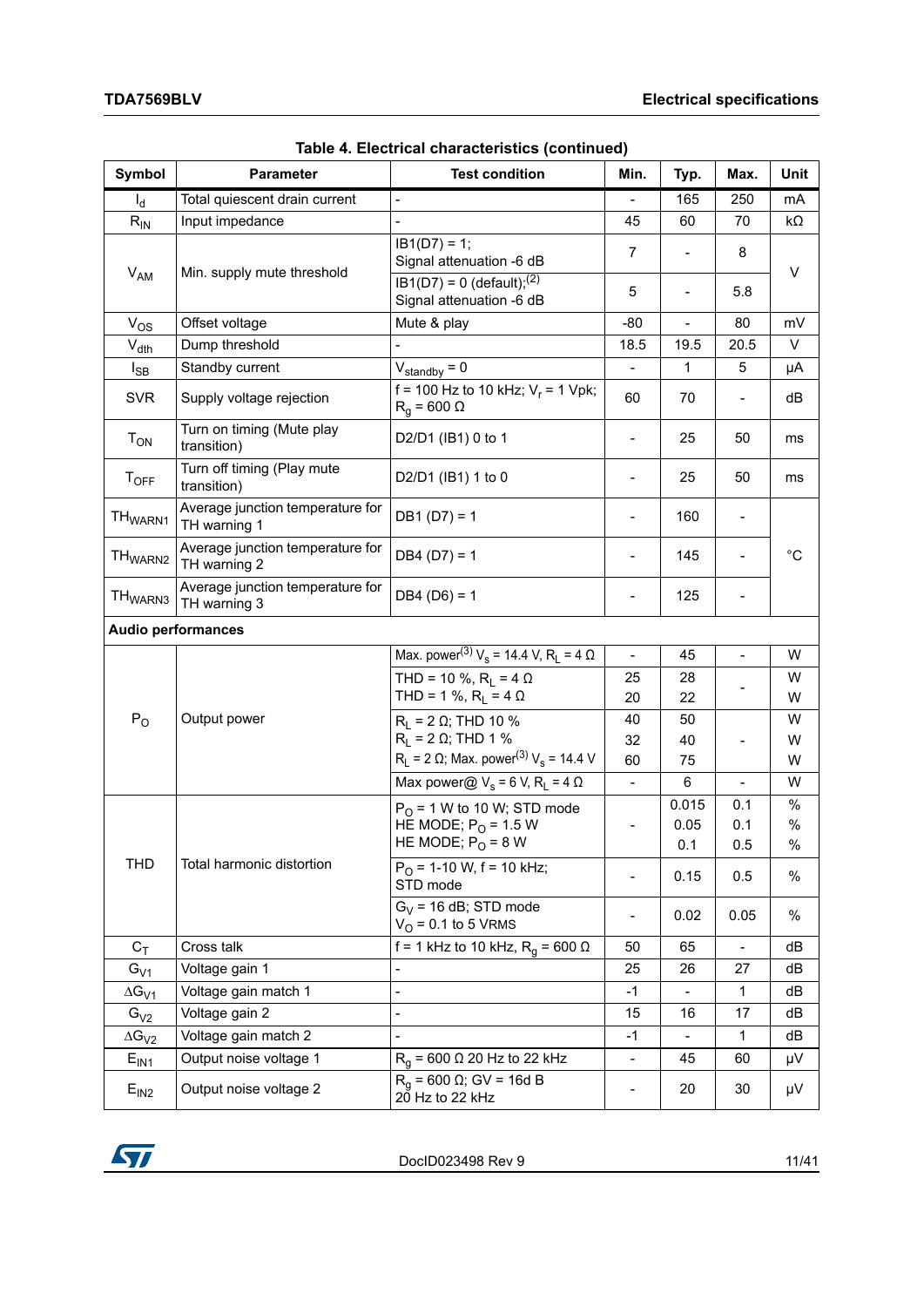| Symbol               | <b>Parameter</b>                                                                                   | <b>Test condition</b>                                                                                                                         | Min.                     | Typ.                     | Max.                     | Unit |
|----------------------|----------------------------------------------------------------------------------------------------|-----------------------------------------------------------------------------------------------------------------------------------------------|--------------------------|--------------------------|--------------------------|------|
| <b>BW</b>            | Power bandwidth                                                                                    | $\overline{\phantom{a}}$                                                                                                                      | 100                      | $\blacksquare$           | $\overline{\phantom{a}}$ | kHz  |
| <b>CMRR</b>          | Input CMRR                                                                                         | $V_{\text{cm}}$ = 1 Vpk-pk, R <sub>q</sub> = 0 $\Omega$                                                                                       |                          | 70                       |                          | dB   |
|                      |                                                                                                    | <b>Standby to Mute and</b><br><b>Mute to Standby transition</b><br>$T_{amb}$ = 25 °C,<br>ITU-R 2K, $C_{\text{svr}}$ = 10 µF<br>$V_s = 14.4 V$ | $-7.5$                   |                          | $+7.5$                   | mV   |
| $\Delta V_{OITU}$    | ITU Pop filter output voltage                                                                      | <b>Mute to Play transition</b><br>$T_{amb}$ = 25 °C,<br>ITU-R 2K, $V_s$ = 14.4 V <sup>(4)</sup>                                               | $-7.5$                   |                          | $+7.5$                   | mV   |
|                      |                                                                                                    | <b>Play to Mute transition</b><br>$T_{amb}$ = 25 °C,<br>ITU-R 2K, $V_s$ = 14.4 V <sup>(5)</sup>                                               | $-7.5$                   |                          | $+7.5$                   | mV   |
| <b>Clip detector</b> |                                                                                                    |                                                                                                                                               |                          |                          |                          |      |
| $CD_{LK}$            | Clip det. high leakage current                                                                     | CD off / $V_{CD}$ = 6 V                                                                                                                       | $\overline{\phantom{a}}$ | 0                        | 5                        | μA   |
| CD <sub>SAT</sub>    | Clip det sat. voltage                                                                              | CD on; $I_{CD} = 1$ mA                                                                                                                        |                          |                          | 300                      | mV   |
|                      |                                                                                                    | $D0$ (IB1) = 1                                                                                                                                | 5                        | 10                       | 15                       | %    |
| CD <sub>THD</sub>    | Clip det THD level                                                                                 | $D0 (IB1) = 0$                                                                                                                                | $\mathbf{1}$             | $\overline{2}$           | 3                        | %    |
|                      | <b>Control pin characteristics</b>                                                                 |                                                                                                                                               |                          |                          |                          |      |
| V <sub>SBY</sub>     | Standby/mute pin for standby                                                                       | $\overline{\phantom{a}}$                                                                                                                      | 0                        | $\blacksquare$           | 1.2                      | V    |
| $V_{MU}$             | Standby/mute pin for mute                                                                          | $\overline{a}$                                                                                                                                | 2.9                      | $\overline{a}$           | 3.5                      | V    |
| $V_{OP}$             | Standby/mute pin for operating                                                                     |                                                                                                                                               | 4.5                      | $\overline{\phantom{0}}$ | 18                       | V    |
| $I_{MU}$             | Standby/mute pin current                                                                           | $V_{\text{st-by/mute}}$ = 4.5 V                                                                                                               | $\blacksquare$           | 1                        | 5                        | μA   |
|                      |                                                                                                    | $V_{\text{st-by/mute}}$ < 1.2 V                                                                                                               |                          | 0                        | 5                        | μA   |
| $A_{SB}$             | Standby attenuation                                                                                |                                                                                                                                               | 90                       | 110                      | $\overline{\phantom{a}}$ | dВ   |
| $A_{M}$              | Mute attenuation                                                                                   | $\sim$                                                                                                                                        | 80                       | 100                      | $\blacksquare$           | dB   |
|                      | Turn on diagnostics 1 (Power amplifier mode)                                                       |                                                                                                                                               |                          |                          |                          |      |
| Pgnd                 | Short to GND det. (below this<br>limit, the Output is considered in<br>short circuit to GND)       | Power amplifier in standby                                                                                                                    |                          |                          | 1.2                      | V    |
| Pvs                  | Short to Vs det. (above this limit,<br>the output is considered in short<br>circuit to Vs)         |                                                                                                                                               | $Vs - 1.2$               |                          |                          | V    |
| Pnop                 | Normal operation thresholds.<br>(Within these limits, the output is<br>considered without faults). |                                                                                                                                               | 1.8                      |                          | $Vs - 1.8$               | V    |
| <b>Lsc</b>           | Shorted load det.                                                                                  | Power amplifier in standby                                                                                                                    | $\overline{\phantom{a}}$ | $\frac{1}{2}$            | 0.5                      | Ω    |
| Lop                  | Open load det.                                                                                     |                                                                                                                                               | 85                       | $\overline{\phantom{0}}$ |                          | Ω    |
| Lnop                 | Normal load det.                                                                                   |                                                                                                                                               | 1.5                      | $\overline{\phantom{0}}$ | 45                       | Ω    |
|                      | Turn on diagnostics 2 (Line driver mode)                                                           |                                                                                                                                               |                          |                          |                          |      |
| Pgnd                 | Short to GND det. (below this<br>limit, the output is considered in<br>short circuit to GND)       | Power amplifier in standby                                                                                                                    |                          |                          | 1.2                      | V    |

| Table 4. Electrical characteristics (continued) |  |
|-------------------------------------------------|--|
|-------------------------------------------------|--|

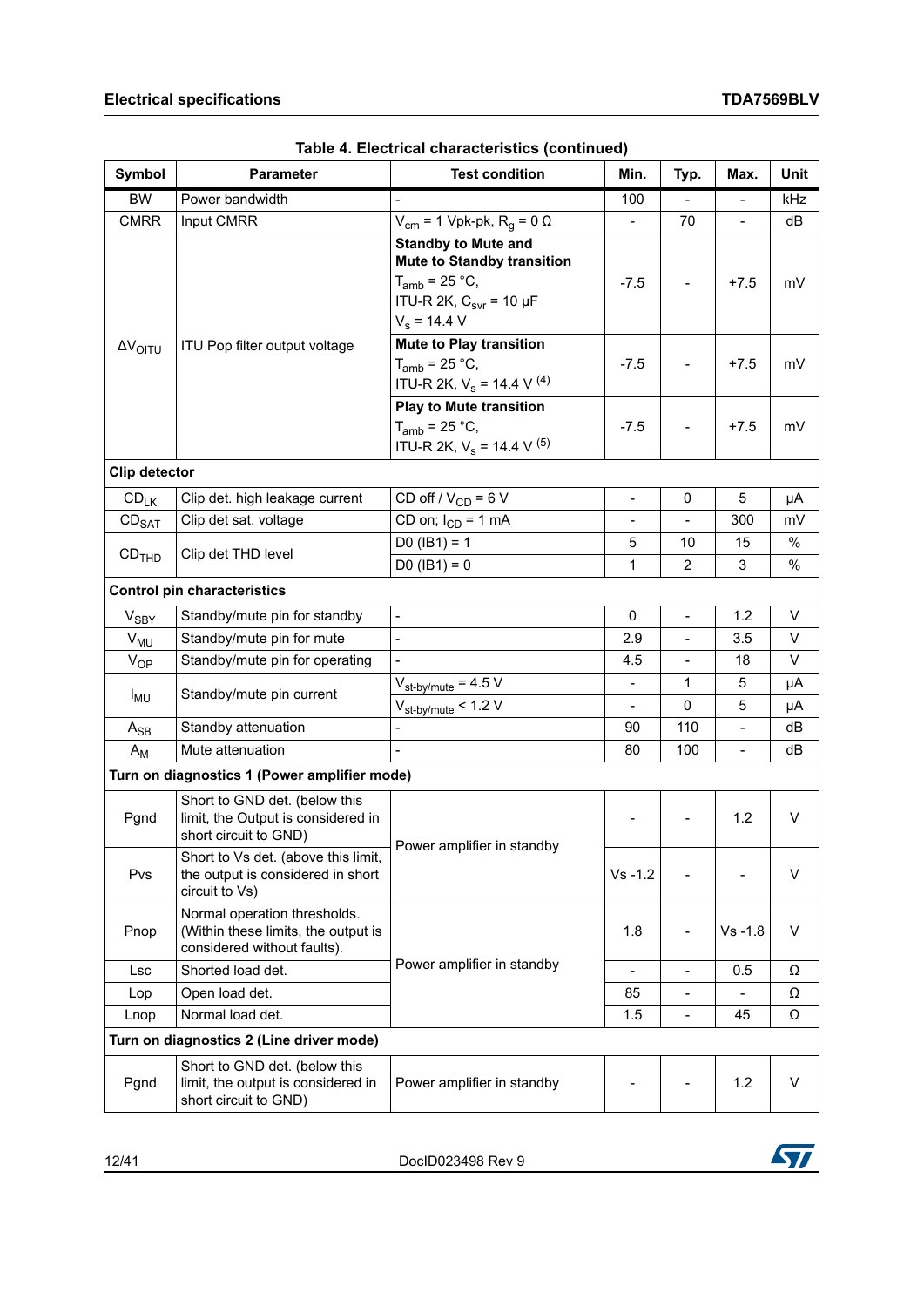| Symbol                   | <b>Parameter</b>                                                                                   | <b>Test condition</b>                                                                  | Min.                     | Typ.                     | Max.                     | <b>Unit</b> |
|--------------------------|----------------------------------------------------------------------------------------------------|----------------------------------------------------------------------------------------|--------------------------|--------------------------|--------------------------|-------------|
| Pvs                      | Short to Vs det. (above this limit,<br>the output is considered in short<br>circuit to Vs)         |                                                                                        | $Vs - 1.2$               |                          |                          | V           |
| Pnop                     | Normal operation thresholds.<br>(Within these limits, the output is<br>considered without faults). |                                                                                        | 1.8                      |                          | $Vs - 1.8$               | V           |
| Lsc                      | Shorted load det.                                                                                  | $\overline{a}$                                                                         |                          | $\overline{a}$           | 1.5                      | Ω           |
| Lop                      | Open load det.                                                                                     | $\overline{a}$                                                                         | 330                      | $\overline{a}$           |                          | Ω           |
| Lnop                     | Normal load det.                                                                                   | $\overline{a}$                                                                         | $\overline{7}$           | $\overline{\phantom{a}}$ | 180                      | Ω           |
|                          | Permanent diagnostics 2 (Power amplifier mode or line driver mode)                                 |                                                                                        |                          |                          |                          |             |
| Pgnd                     | Short to GND det. (below this<br>limit, the Output is considered in<br>short circuit to GND)       |                                                                                        | $\overline{\phantom{0}}$ |                          | 1.2                      | $\vee$      |
| Pvs                      | Short to Vs det. (above this limit,<br>the output is considered in short<br>circuit to Vs)         | Power amplifier in mute or play,<br>one or more short circuits<br>protection activated | $Vs - 1.2$               |                          |                          | V           |
| Pnop                     | Normal operation thresholds.<br>(Within these limits, the output is<br>considered without faults). |                                                                                        | 1.8                      |                          | $Vs - 1.8$               | V           |
|                          | Shorted load det.                                                                                  | Power amplifier mode                                                                   | $\overline{\phantom{0}}$ | $\overline{\phantom{0}}$ | 0.5                      | Ω           |
| $L_{SC}$                 |                                                                                                    | Line driver mode                                                                       | $\overline{\phantom{a}}$ | $\blacksquare$           | 1.5                      | Ω           |
| $V_{\Omega}$             | Offset detection                                                                                   | Power amplifier in play,<br>AC input signals $= 0$                                     | ±1.5                     | ±2                       | ±2.5                     | V           |
| $I_{NLH}$                | Normal load current detection                                                                      |                                                                                        | 500                      | $\overline{\phantom{a}}$ | $\blacksquare$           | mA          |
| $I_{OLH}$                | Open load current detection                                                                        | $V_O < (V_S - 5)$ pk, IB2 (D7) = 0                                                     |                          | $\overline{a}$           | 250                      | mA          |
| $I_{NLL}$                | Normal load current detection                                                                      |                                                                                        | 250                      | $\overline{\phantom{a}}$ | $\blacksquare$           | mA          |
| $I_{\text{OLL}}$         | Open load current detection                                                                        | $V_O < (V_S - 5)$ pk, IB2 (D7) = 1                                                     |                          |                          | 125                      | mA          |
| $I2C$ bus interface      |                                                                                                    |                                                                                        |                          |                          |                          |             |
| $\mathbf{S}_{\text{CL}}$ | Clock frequency                                                                                    | $\frac{1}{2}$                                                                          | $\blacksquare$           | $\overline{a}$           | 400                      | kHz         |
| $V_{IL}$                 | Input low voltage                                                                                  | L,                                                                                     |                          |                          | 1.5                      | V           |
| $V_{\text{IH}}$          | Input high voltage                                                                                 | $\frac{1}{2}$                                                                          | 2.3                      | $\overline{a}$           | $\overline{\phantom{a}}$ | V           |

|  | Table 4. Electrical characteristics (continued) |  |
|--|-------------------------------------------------|--|
|  |                                                 |  |

1. When  $V_S > 16$  V the output current limit is reached (triggering embedded internal protections).

2. In legacy mode only low threshold option is available.

3. Saturated square wave output.

4. Voltage ramp on STBY pin: from 3.3 V to 4.2 V in t ≥ 40 ms.<br>In case of I<sup>2</sup>C mode command IB1(D1) = 1 (Mute → Unmute rear channels) and/or IB1(D2) = 1 (Mute → Unmute front channels) must be transmitted before to start the voltage ramp on STBY pin.

5. Voltage ramp on STBY pin:

from 4.05 V to 3.55 V in t ≥ 40 ms.<br>In case of I<sup>2</sup>C mode command IB1(D1) = 0 Unmute → Mute rear channels) and/or IB1(D2) = 0 (Unmute → Mute front<br>channels) must be NOT transmitted before to start the voltage ramp on STBY

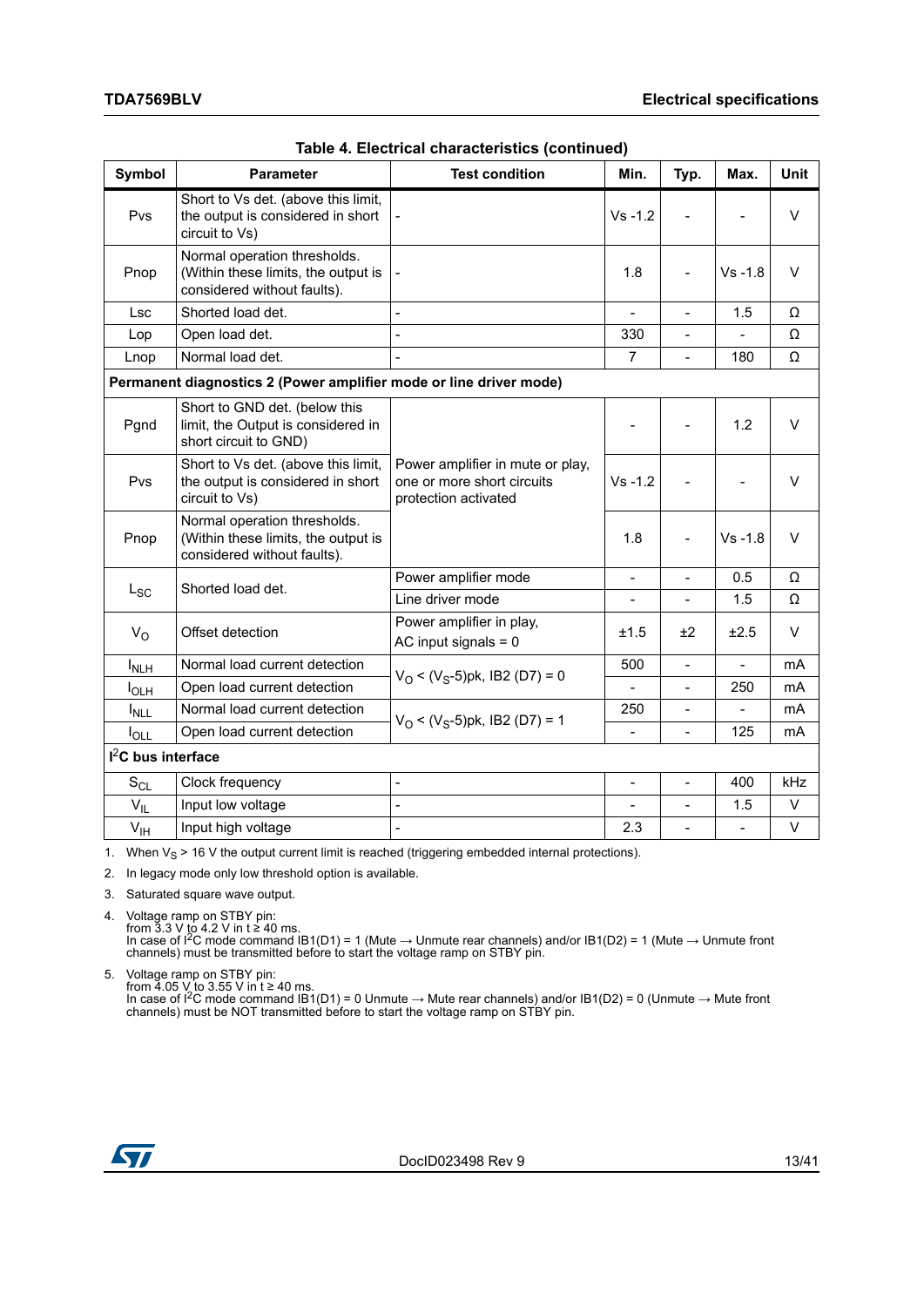### <span id="page-13-2"></span><span id="page-13-0"></span>**3.4 Electrical characteristics curves**

<span id="page-13-4"></span><span id="page-13-3"></span><span id="page-13-1"></span>

<span id="page-13-5"></span>14/[41](#page-40-0) DocID023498 Rev 9

<span id="page-13-6"></span>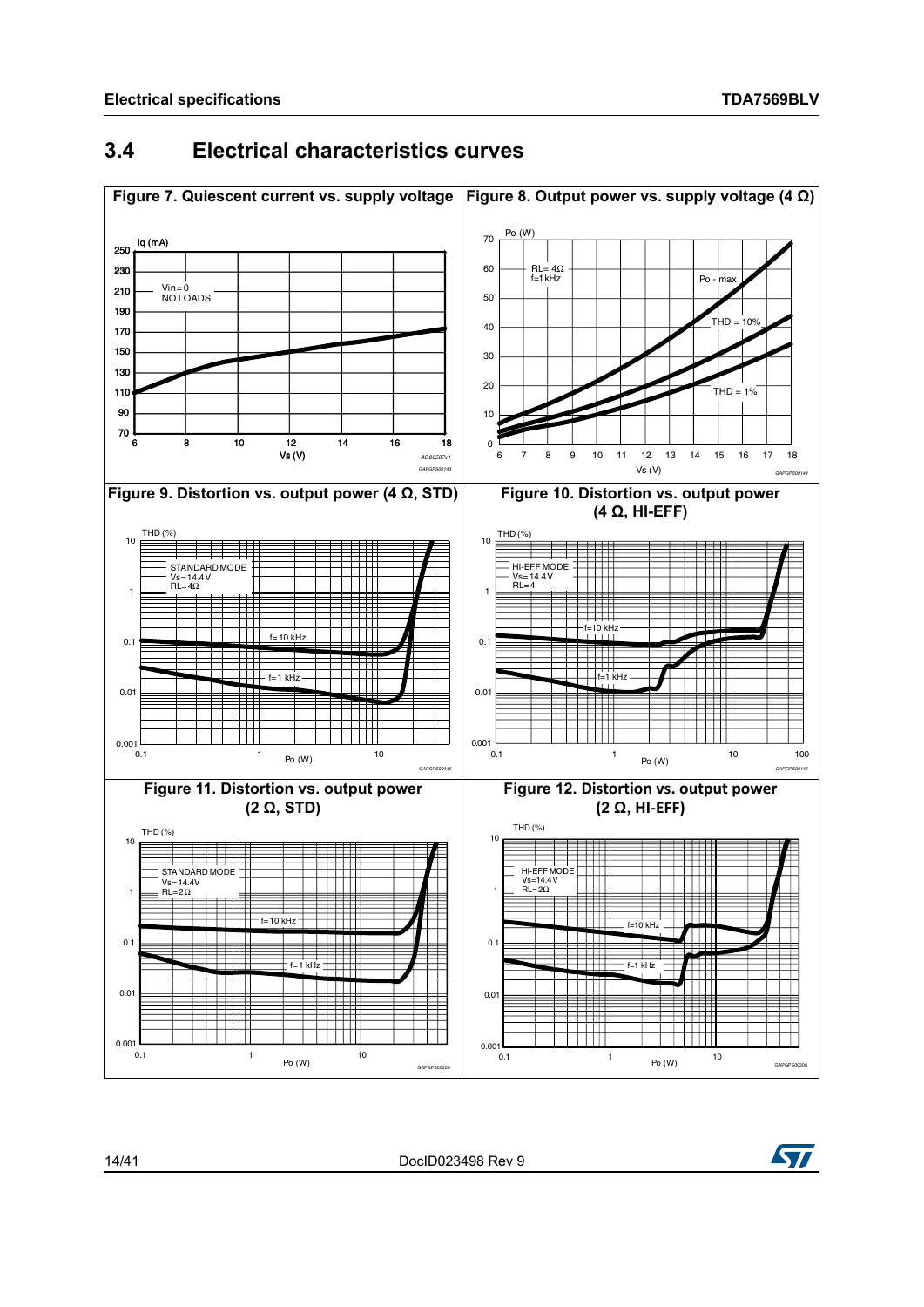<span id="page-14-3"></span><span id="page-14-2"></span><span id="page-14-1"></span><span id="page-14-0"></span>

<span id="page-14-4"></span>

<span id="page-14-5"></span>DocID023498 Rev 9 15/[41](#page-40-0)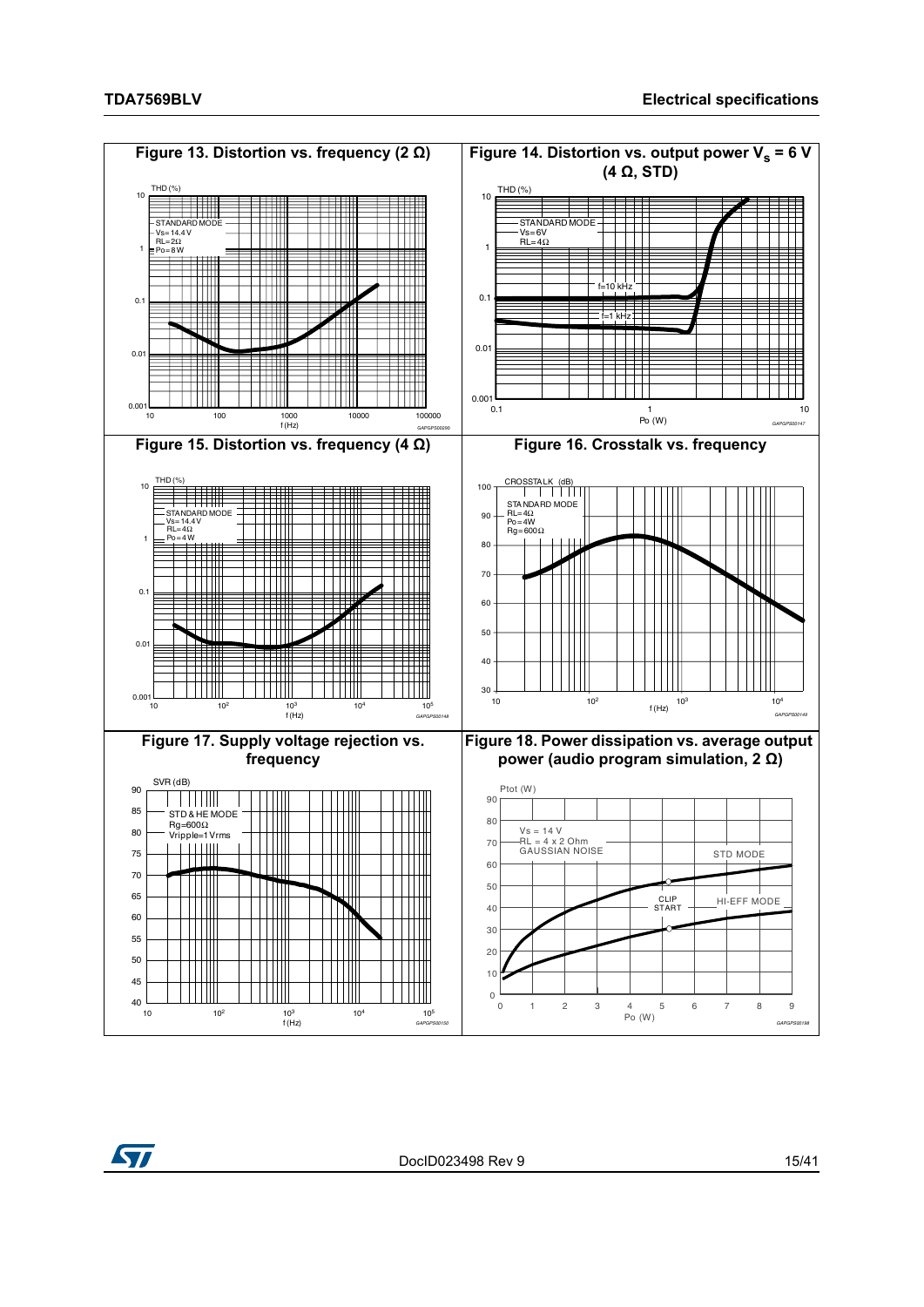<span id="page-15-3"></span><span id="page-15-2"></span><span id="page-15-1"></span><span id="page-15-0"></span>

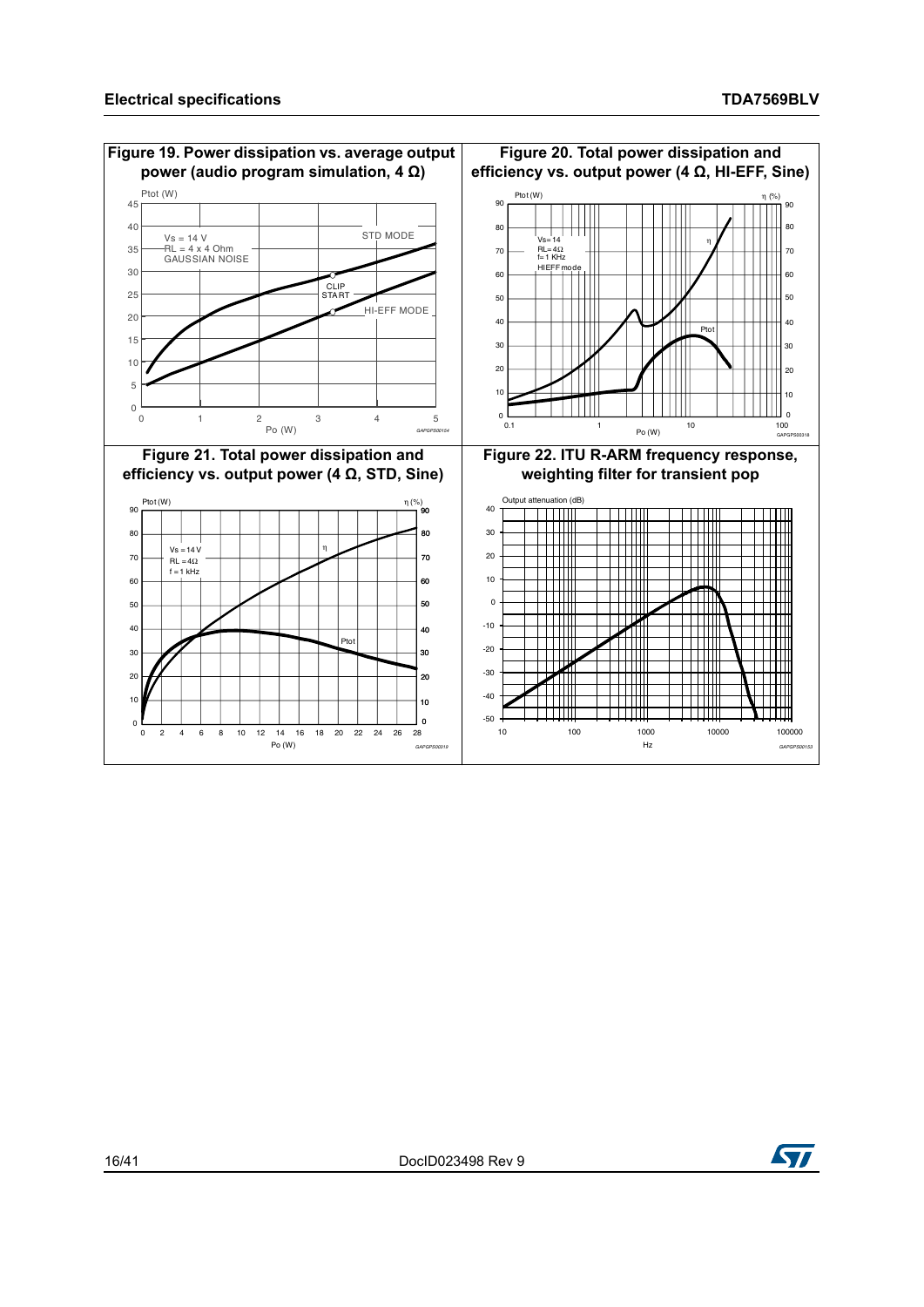# <span id="page-16-0"></span>**4 Diagnostics functional description**

### <span id="page-16-1"></span>**4.1 Turn-on diagnostic**

It is strongly recommended to activate this function at turn on (standby out) through  $I<sup>2</sup>C$  bus request. Detectable output faults are:

- SHORT TO GND
- SHORT TO Vs
- SHORT ACROSS THE SPEAKER
- OPEN SPEAKER

To verify if any of the above misconnections are in place, a subsonic (inaudible) current pulse (*[Figure 23](#page-16-2)*) is internally generated, sent through the speaker(s) and sunk back.The Turn On diagnostic status is internally stored until a successive diagnostic pulse is requested (after a  $I^2C$  reading).

If the "standby out" and "diag. enable" commands are both given through a single programming step, the pulse takes place first (during the pulse the power stage stays 'off', showing high impedance at the outputs).

Afterwards, when the Amplifier is biased, the PERMANENT diagnostic takes place. The previous Turn On state is kept until a short appears at the outputs.

<span id="page-16-2"></span>

**Figure 23. Turn-on diagnostic: working principle**

*[Figure 24](#page-16-3)* and *[25](#page-17-0)* show SVR and OUTPUT waveforms at the turn-on (stand-by out) with and without turn-on diagnostic.



<span id="page-16-3"></span>

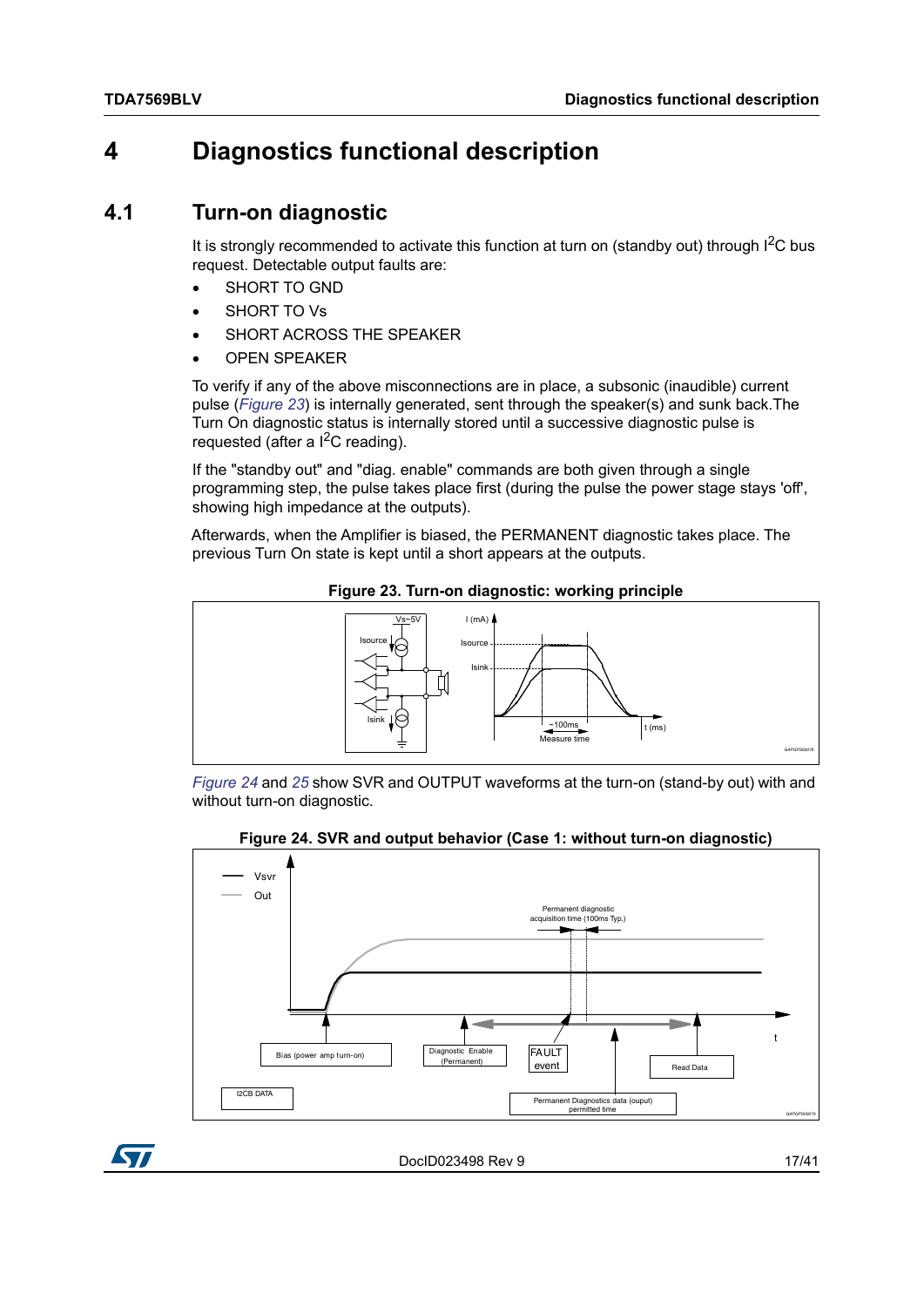

<span id="page-17-0"></span>**Figure 25. SVR and output pin behavior (Case 2: with turn-on diagnostic)**

The information related to the outputs status is read and memorized at the end of the current pulse plateau. The acquisition time is 100 ms (typ.). No audible noise is generated in the process. As for SHORT TO GND / Vs the fault-detection thresholds remain unchanged from 26 dB to 16 dB gain setting. They are as follows:



<span id="page-17-1"></span>

Concerning SHORT ACROSS THE SPEAKER / OPEN SPEAKER, the threshold varies from 26 dB to 16 dB gain setting, since different loads are expected (either normal speaker's impedance or high impedance). The values in case of 26 dB gain are as follows:



<span id="page-17-2"></span>

If the Line-Driver mode (Gv= 16 dB and Line Driver Mode diagnostic = 1) is selected, the same thresholds will change as follows:

**Figure 28. Load detection threshold - low gain setting**

<span id="page-17-3"></span>

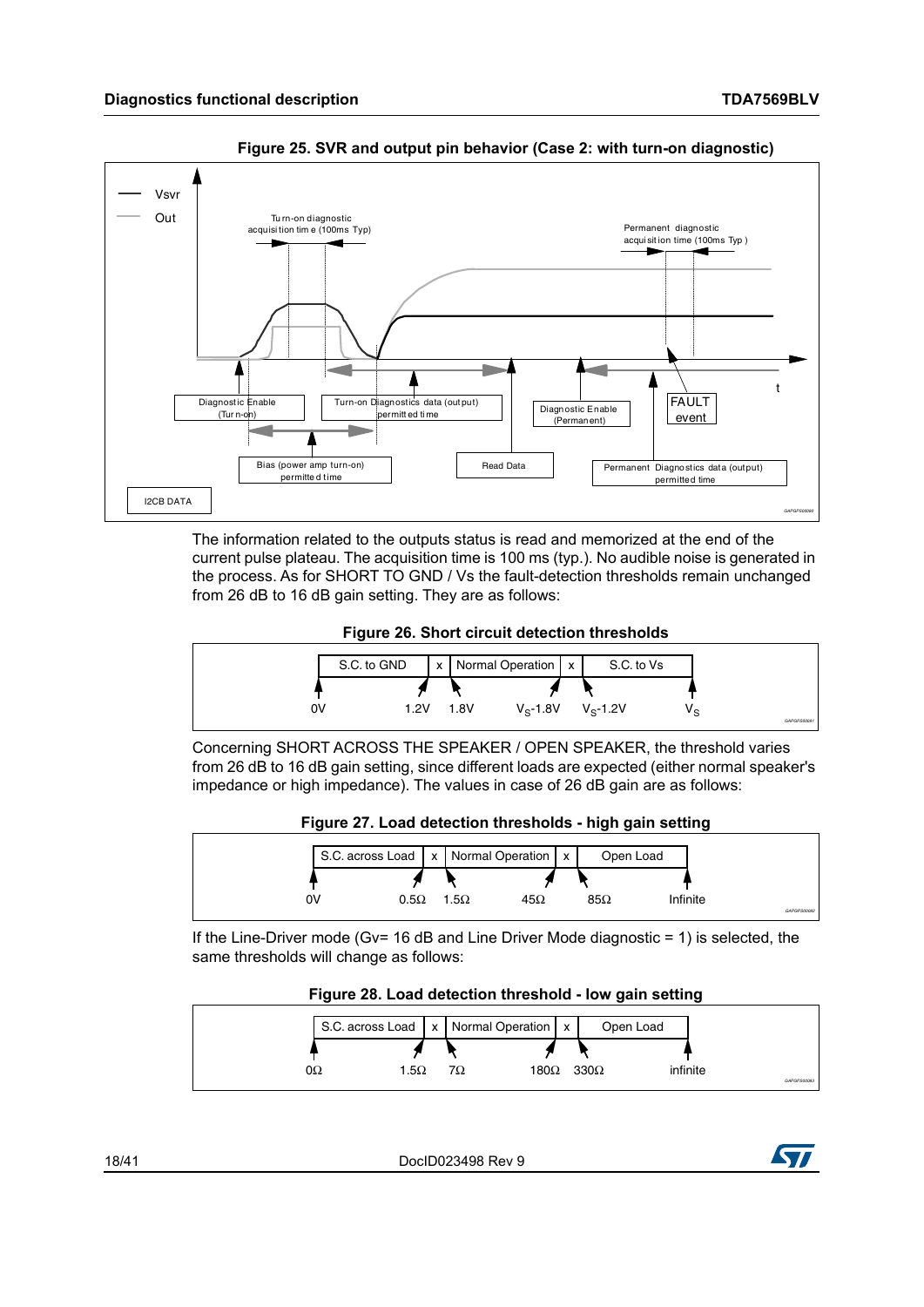### <span id="page-18-0"></span>**4.2 Permanent diagnostics**

Detectable conventional faults are:

- Short to GND
- Short to Vs
- Short across the speaker

The following additional feature is provided:

– Output offset detection

The TDA7569BLV has 2 operating status:

- 1. RESTART mode. The diagnostic is not enabled. Each audio channel operates independently of each other. If any of the a.m. faults occurs, only the channel(s) interested is shut down. A check of the output status is made every 1 ms (*[Figure](#page-18-1) 29*). Restart takes place when the overload is removed.
- 2. DIAGNOSTIC mode. It is enabled via  $I^2C$  bus and it self activates if an output overload (such as to cause the intervention of the short-circuit protection) occurs to the speakers outputs. Once activated, the diagnostics procedure develops as follows (*[Figure](#page-18-2) 30*):
	- To avoid momentary re-circulation spikes from giving erroneous diagnostics, a check of the output status is made after 1ms: if normal situation (no overloads) is detected, the diagnostic is not performed and the channel returns active.
	- Instead, if an overload is detected during the check after 1 ms, then a diagnostic cycle having a duration of about 100 ms is started.
	- After a diagnostic cycle, the audio channel interested by the fault is switched to RESTART mode. The relevant data are stored inside the device and can be read by the microprocessor. When one cycle has terminated, the next one is activated by an I2C reading. This is to ensure continuous diagnostics throughout the carradio operating time.
	- To check the status of the device a sampling system is needed. The timing is chosen at microprocessor level (over half a second is recommended).

#### <span id="page-18-1"></span>**Figure 29. Restart timing without diagnostic enable (permanent) - Each 1 mS time, a sampling of the fault is done**





<span id="page-18-2"></span>

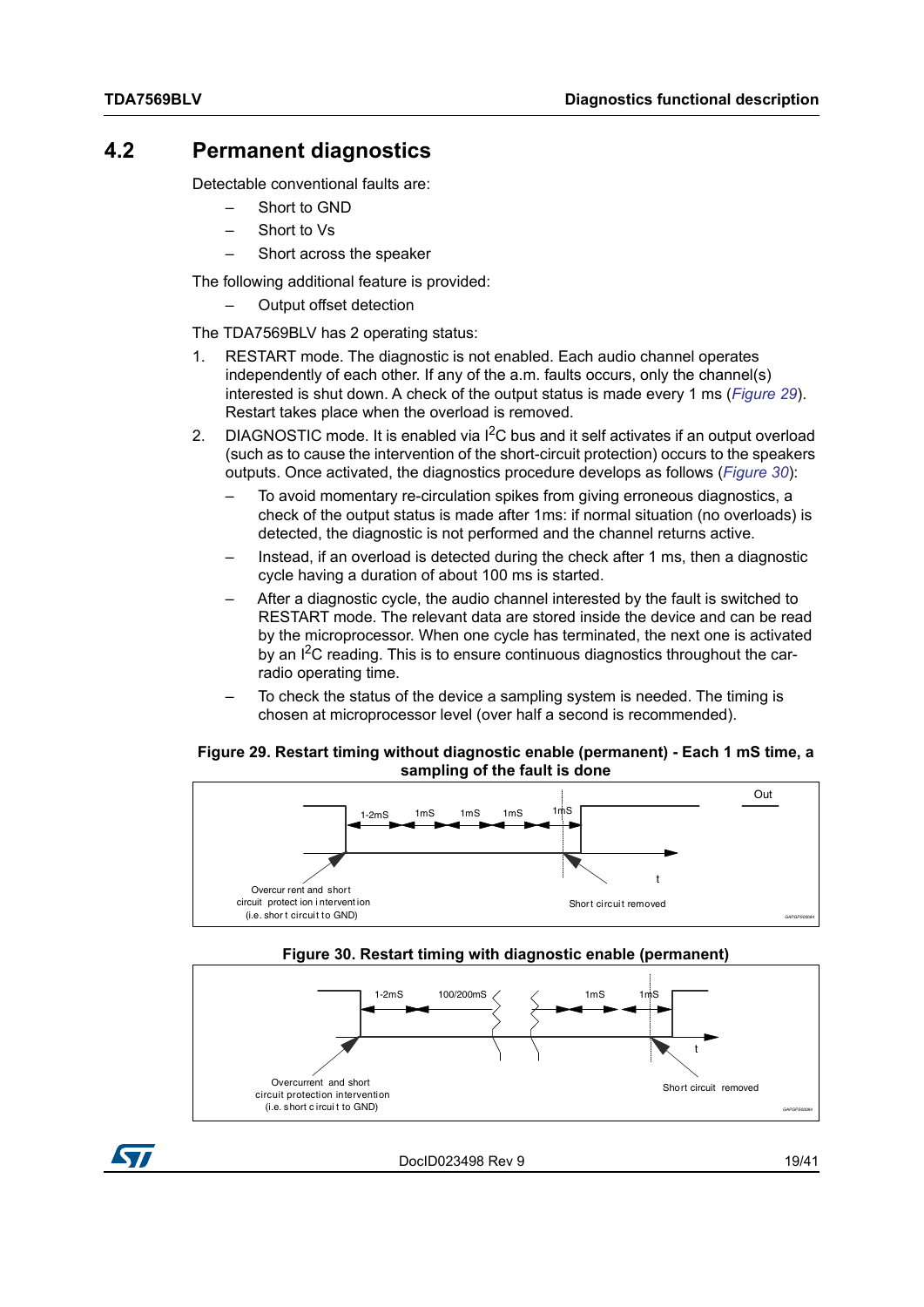### <span id="page-19-0"></span>**4.3 Output DC offset detection**

Any DC output offset exceeding  $\pm 2$  V is signalled out. This inconvenient might occur as a consequence of initially defective or aged and worn-out input capacitors feeding a DC component to the inputs, so putting the speakers at risk of overheating.

This diagnostic has to be performed with low-level output AC signal (or Vin = 0).

The test is run with selectable time duration by microprocessor (from a "start" to a "stop" command):

- START = Last reading operation or setting IB1 D5 (OFFSET enable) to 1
- STOP = Actual reading operation

Excess offset it is signalled out if persistent for all the assigned testing time. This feature is disabled if any overloads leading to activation of the short-circuit protection occurs in the process.

### <span id="page-19-1"></span>**4.4 AC diagnostic**

This function is design to detect accidental disconnection of tweeters in 2-way speaker and, more in general, presence of capacitive (AC) coupled loads.

This diagnostic is based on the notion that the overall speaker's impedance (woofer + parallel tweeter) will tend to increase towards high frequencies if the tweeter gets disconnected, because the remaining speaker (woofer) would be out of its operating range (high impedance). The diagnostic decision is made according to peak output current thresholds, and it is enabled by setting (IB2-D2) = 1. Two different detection levels are available:

- High current threshold  $IB2 (D7) = 0$ Iout > 500 mApk = normal status Iout < 250 mApk = open tweeter
- Low current threshold  $IB2$  (D7) = 1 Iout > 250 mApk = normal status Iout < 125 mApk = open tweeter

To correctly implement this feature, it is necessary to briefly provide a signal tone (with the amplifier in "play") whose frequency and magnitude are such as to determine an output current higher than 500 mApk with  $IB2(D7) = 0$  (higher than 250 mApk with  $IB2(D7) = 1$ ) in normal conditions and lower than 250 mApk with IB2(D7) = 0 (lower than 125 mApk with IB2(D7)=1) should the parallel tweeter be missing.

The test has to last for a minimum number of 3 sine cycles starting from the activation of the AC diagnostic function IB2<D2>) up to the  $I^2C$  reading of the results (measuring period). To confirm presence of tweeter, it is necessary to find at least 3 current pulses over the above threadless over all the measuring period, else an "open tweeter" message will be issued.

The frequency / magnitude setting of the test tone depends on the impedance characteristics of each specific speaker being used, with or without the tweeter connected (to be calculated case by case). High-frequency tones (> 10 kHz) or even ultrasonic signals are recommended for their negligible acoustic impact and also to maximize the impedance module's ratio between with tweeter-on and tweeter-off.

*[Figure 31](#page-20-0)* and *[32](#page-20-1)* shows the load impedance as a function of the peak output voltage and the relevant diagnostic fields.

20/[41](#page-40-0) DocID023498 Rev 9

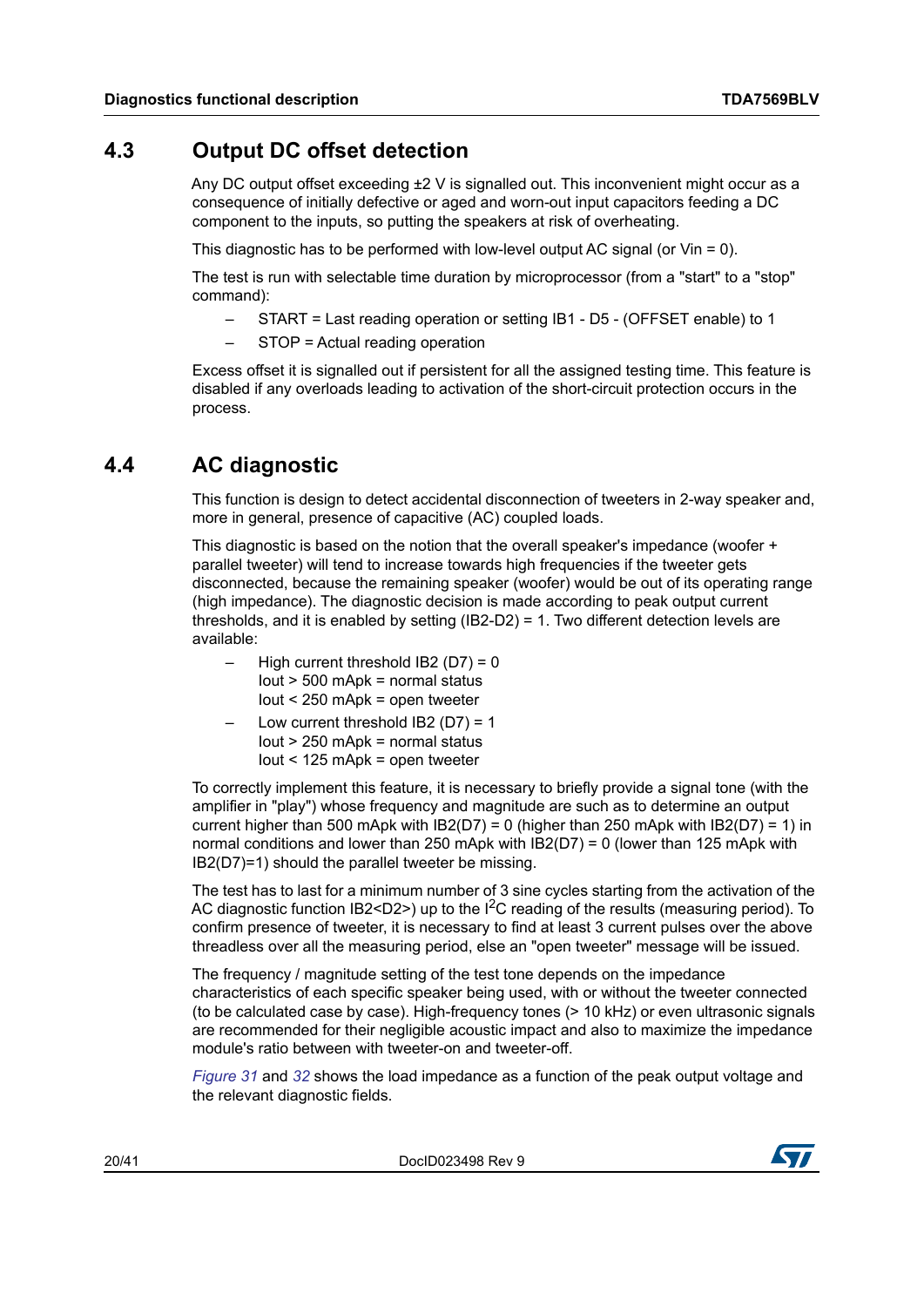It is recommended to keep output voltage always below 8 V (high threshold) or 4 V (low threshold) to avoid the circuit to saturate (causing wrong detection cases).

This feature is disabled if any overloads leading to activation of the short-circuit protection occurs in the process.

<span id="page-20-0"></span>

**Figure 31. Current detection high: load impedance |Z| vs. output peak voltage**



<span id="page-20-1"></span>

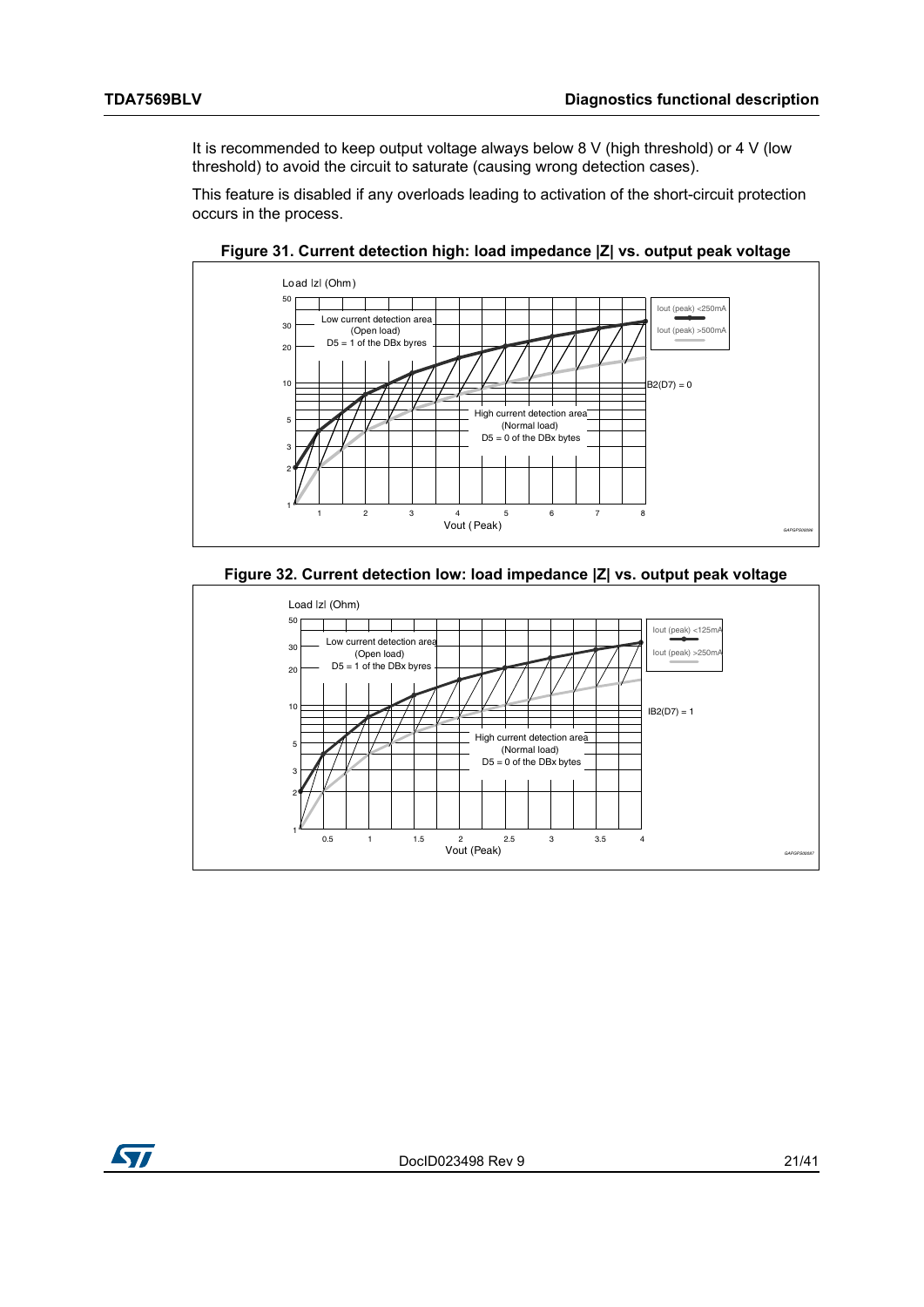# <span id="page-21-0"></span>**5 Multiple faults**

When more misconnections are applied simultaneously at the audio outputs, it is guaranteed that at least one of them is initially read out. The others are notified after successive cycles of I<sup>2</sup>C reading and faults removal, provided that the diagnostic is enabled. This is true for both kinds of diagnostic (Turn on and Permanent).

The table below shows all the couples of double-fault possible. It should be taken into account that a short circuit with the 4 ohm speaker unconnected is considered as double fault.

<span id="page-21-2"></span>

|              | S. GND | S. Vs            | S. Across L. | Open L.       |
|--------------|--------|------------------|--------------|---------------|
| S. GND       | S. GND | $S. Vs + S. GND$ | S. GND       | S. GND        |
| S. Vs        |        | S. Vs            | S. Vs        | S. Vs         |
| S. Across L. |        |                  | S. Across L. | N.A.          |
| Open L.      |        |                  |              | Open L. $(*)$ |

**Table 5. Double fault table for turn-on diagnostic**

In Permanent Diagnostic the table is the same, with only a difference concerning Open Load  $(5)$ , which is not among the recognizable faults. Should an Open Load be present during the device's normal working, it would be detected at a subsequent Turn on Diagnostic cycle (i.e. at the successive Car Radio Turn on).

### <span id="page-21-1"></span>**5.1 Faults availability**

All the results coming from  $1^2C$  bus, by read operations, are the consequence of measurements inside a defined period of time. If the fault is stable throughout the whole period, it will be sent out.

To guarantee always resident functions, every kind of diagnostic cycles (Turn on, Permanent, Offset) will be reactivate after any  $1^2C$  reading operation. So, when the micro reads the  $I<sup>2</sup>C$ , a new cycle will be able to start, but the read data will come from the previous diag. cycle (i.e. The device is in Turn On state, with a short to Gnd, then the short is removed and micro reads  $I^2C$ . The short to Gnd is still present in bytes, because it is the result of the previous cycle. If another  $I^2C$  reading operation occurs, the bytes do not show the short). In general to observe a change in Diagnostic bytes, two  $1^2C$  reading operations are necessary.

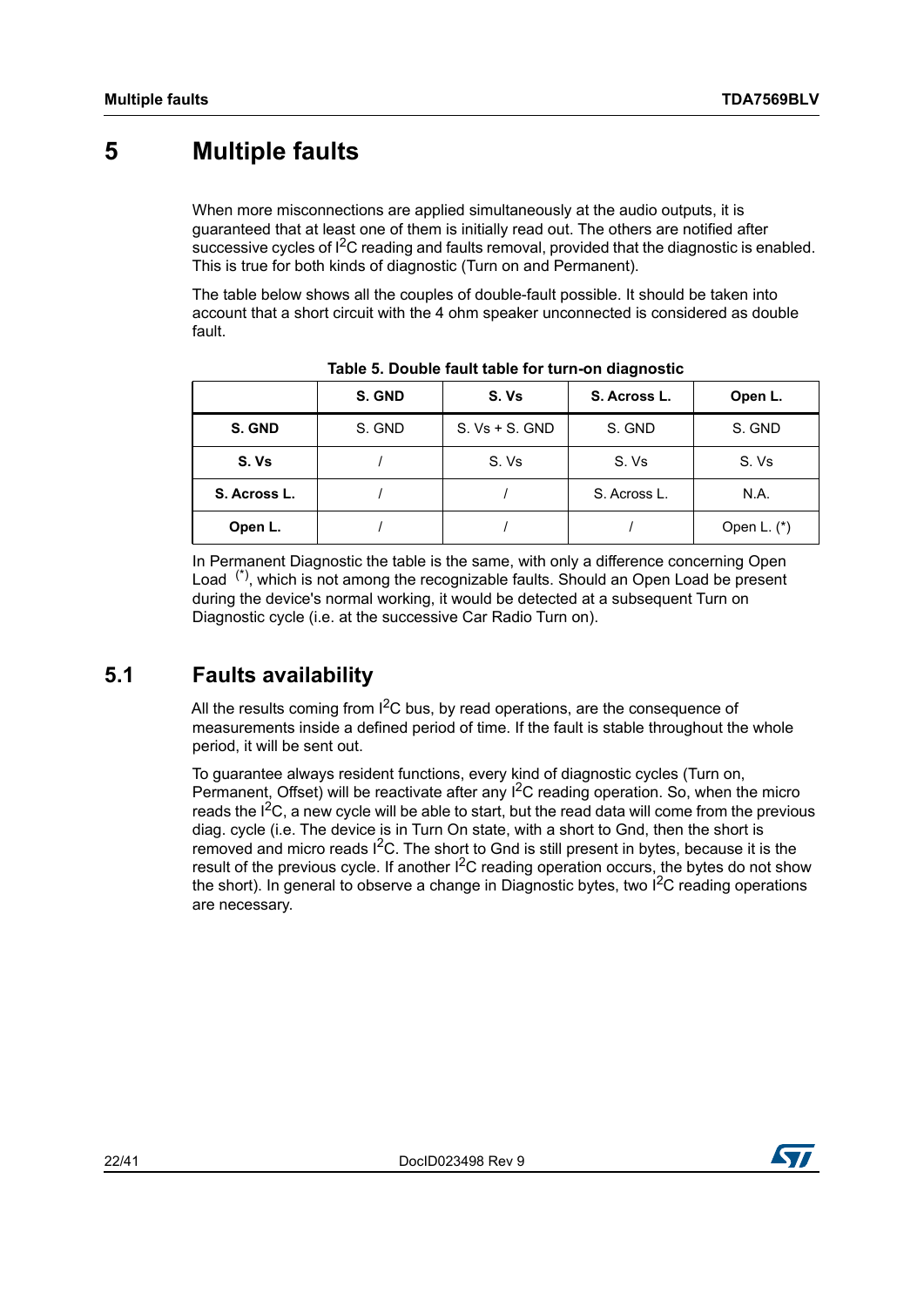### <span id="page-22-0"></span>**6 Thermal protection**

Thermal protection is implemented through thermal foldback (*[Figure 33](#page-22-2)*).

Thermal foldback begins limiting the audio input to the amplifier stage as the junction temperatures rise above the normal operating range. This effectively limits the output power capability of the device thus reducing the temperature to acceptable levels without totally interrupting the operation of the device.

The output power will decrease to the point at which thermal equilibrium is reached. Thermal equilibrium will be reached when the reduction in output power reduces the dissipated power such that the die temperature falls below the thermal foldback threshold. Should the device cool, the audio level will increase until a new thermal equilibrium is reached or the amplifier reaches full power. Thermal foldback will reduce the audio output level in a linear manner.

Three thermal warning are available through the I<sup>2</sup>C bus data. After thermal shut down threshold is reached, the CD could toggle (as shown in *[Figure 33](#page-22-2)*) or stay low, depending on signal level.

<span id="page-22-2"></span>

**Figure 33. Thermal foldback diagram**

### <span id="page-22-1"></span>**6.1 Fast muting**

The muting time can be shortened to less than 1.5ms by setting (IB2) D5 = 1. This option can be useful in transient battery situations (i.e. during car engine cranking) to quickly turnoff the amplifier to avoid any audible effects caused by noise/transients being injected by preamp stages. The bit must be set back to "0" shortly after the mute transition.



DocID023498 Rev 9 23/[41](#page-40-0)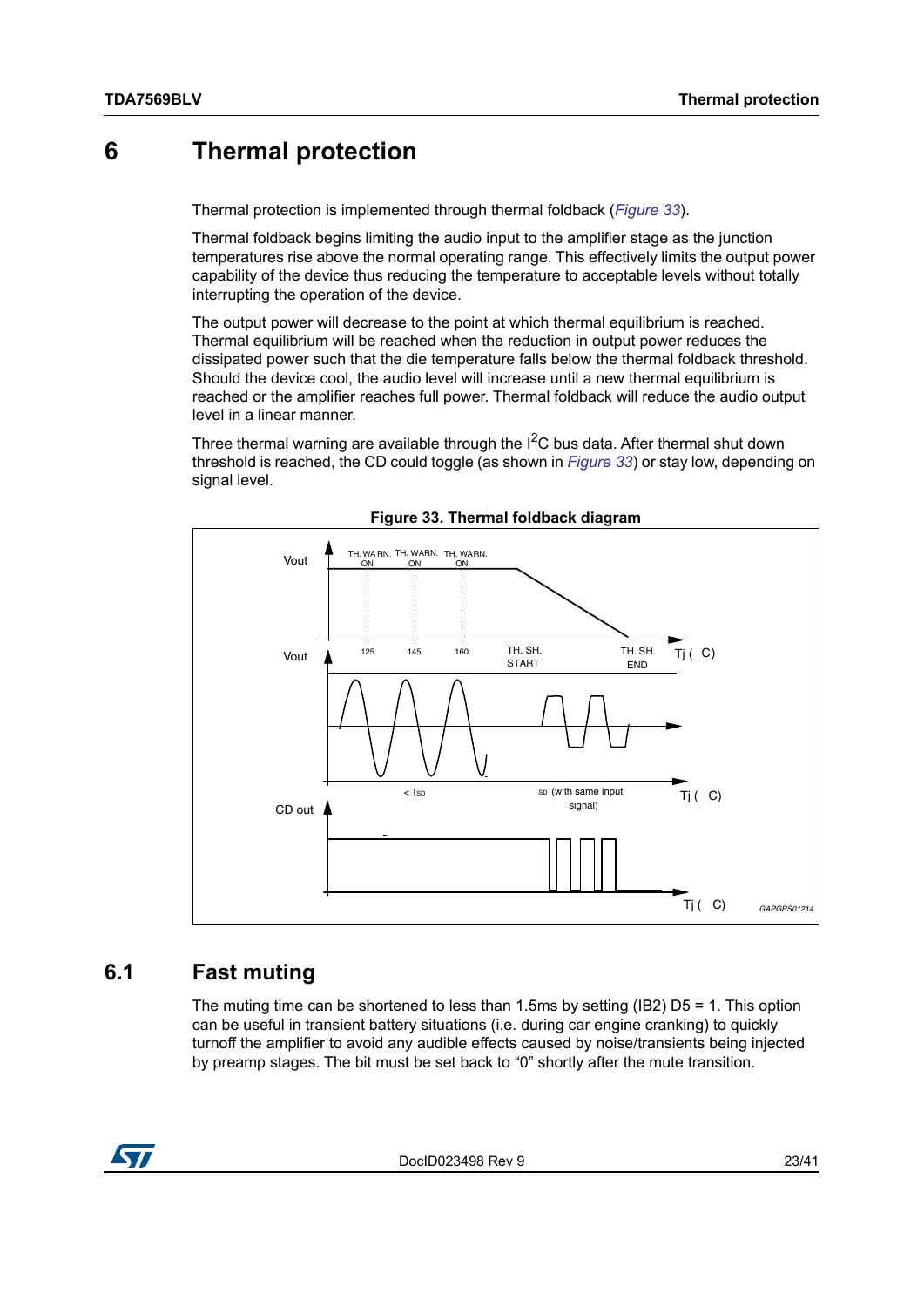# <span id="page-23-0"></span>**7 Battery transitions management**

### <span id="page-23-1"></span>**7.1 Low voltage operation ("start stop")**

The most recent OEM specifications are requiring automatic stop of car engine at traffic light, in order to reduce emissions of polluting substances. The TDA7569BLV, thanks to its innovating design, allows a continuous operation when battery falls down to 6/7V during such conditions, without producing pop noise. The maximum system power will be reduced accordingly.

Worst case battery cranking curves are shown below, indicating the shape and durations of allowed battery transitions.

<span id="page-23-2"></span>



V1 = 12 V; V2 = 6 V; V3 = 7 V; V4 = 8 V

 $t1 = 2$  ms;  $t2 = 50$  ms;  $t3 = 5$  ms;  $t4 = 300$  ms;  $t5 = 10$  ms;  $t6 = 1$  s;  $t7 = 2$  ms

<span id="page-23-3"></span>

**Figure 35. Worst case battery cranking curve sample 2** 

V1 = 12 V; V2 = 6 V; V3 = 7 V

 $t1 = 2$  ms;  $t2 = 5$  ms;  $t3 = 15$  ms;  $t5 = 1$  s;  $t6 = 50$  ms

24/[41](#page-40-0) DocID023498 Rev 9

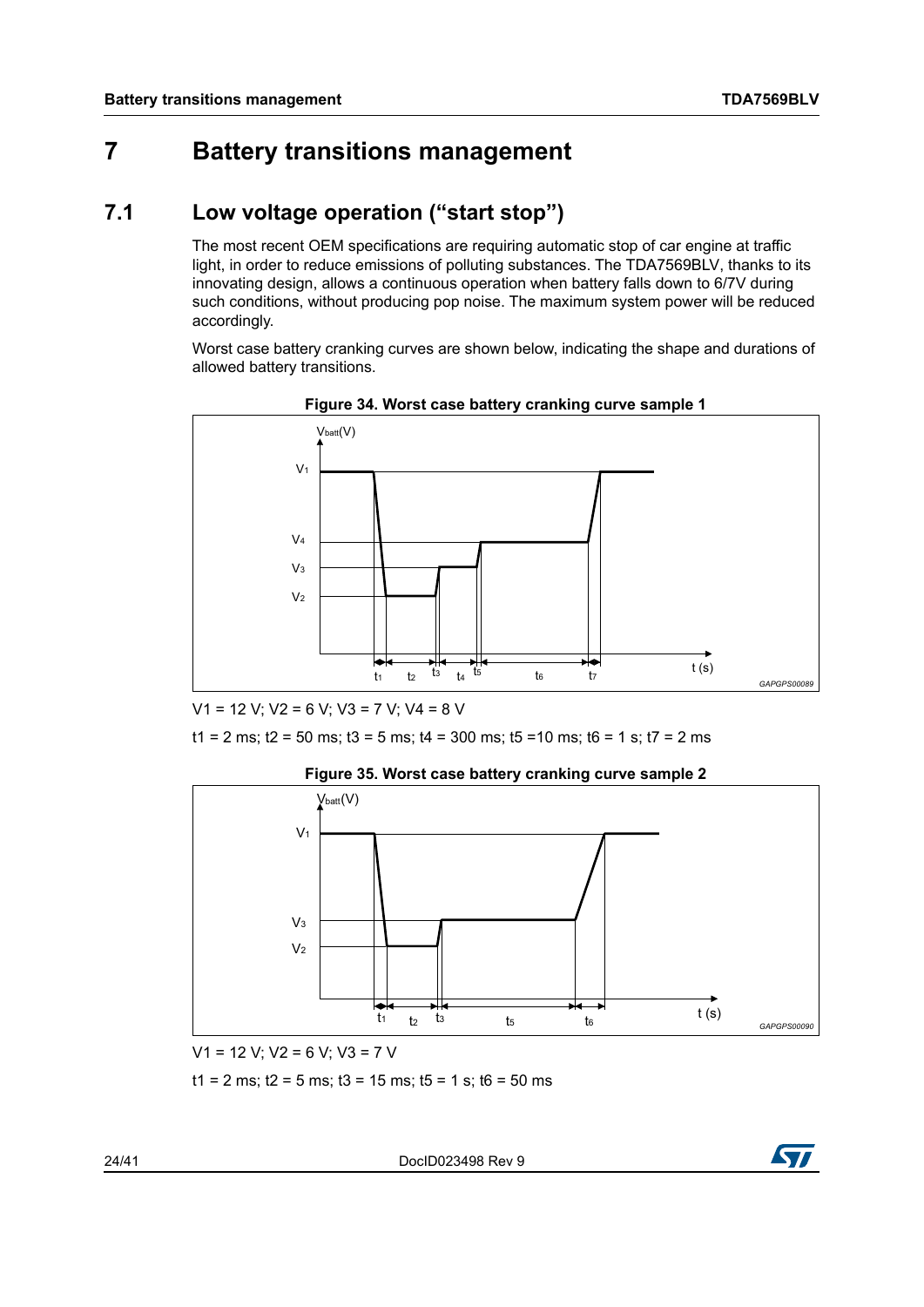## <span id="page-24-0"></span>**7.2 Advanced battery management**

In addition to compatibility with low  $V_{\text{batt}}$ , the TDA7569BLV is able to sustain upwards fast battery transitions (like the one showed in *[Figure 36](#page-24-1)*) without causing unwanted audible effect, thanks to the innovative circuit topology.

<span id="page-24-1"></span>

#### **Figure 36. Upwards fast battery transitions diagram**

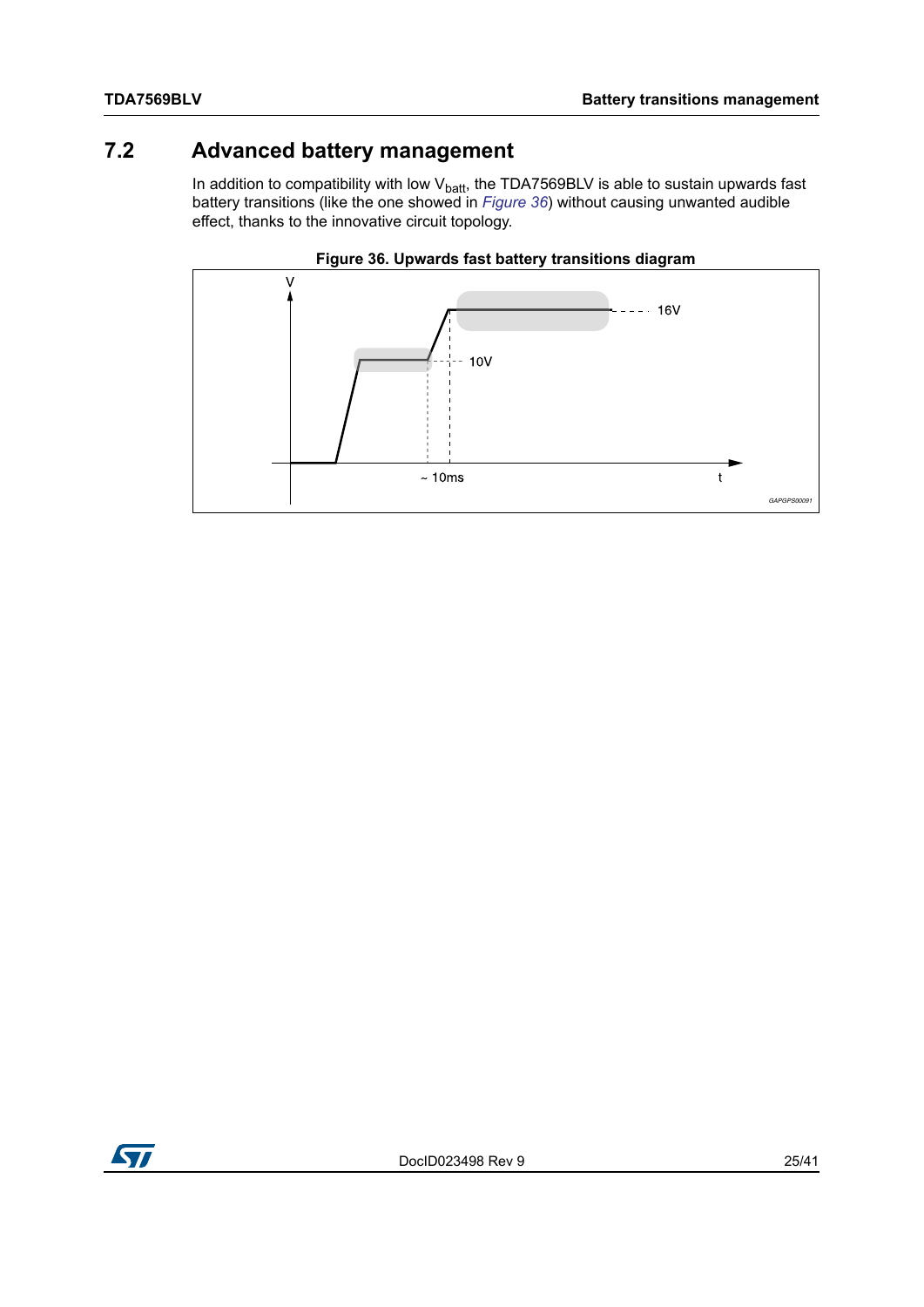# <span id="page-25-0"></span>**8 Application suggestion**

### <span id="page-25-1"></span>**8.1 Inputs impedance matching**

#### **Figure 37. Inputs impedance matching circuit**

<span id="page-25-2"></span>

The above is a simplified input stage where it is visible that the AC-GND impedance (60 k $\Omega$ ) is the same as the input one.

During battery variations the SVR voltage is moved and  $V_{IN}$  and  $V_{AC\text{-GND}}$  tracks it through the two R-C networks.

Any differences of this two time constants can produce a differential input voltage, which can produce a noise.

Consequently, any additional passive components at the inputs (other than the input capacitors) such as series resistance or R dividers must be compensated for at AC-GND level by connecting the same equivalent resistance in series to  $C_{AC-GND}$ .

A good 1:1 matching  $(Z_{AC\text{-GND}} = Z_{IN})$  is therefore recommended to minimize pop. This rule applies to both "4-CH operation" and "2-CH operation", as any unused input has be ACgrounded (through the same  $C_{IN}$  value).

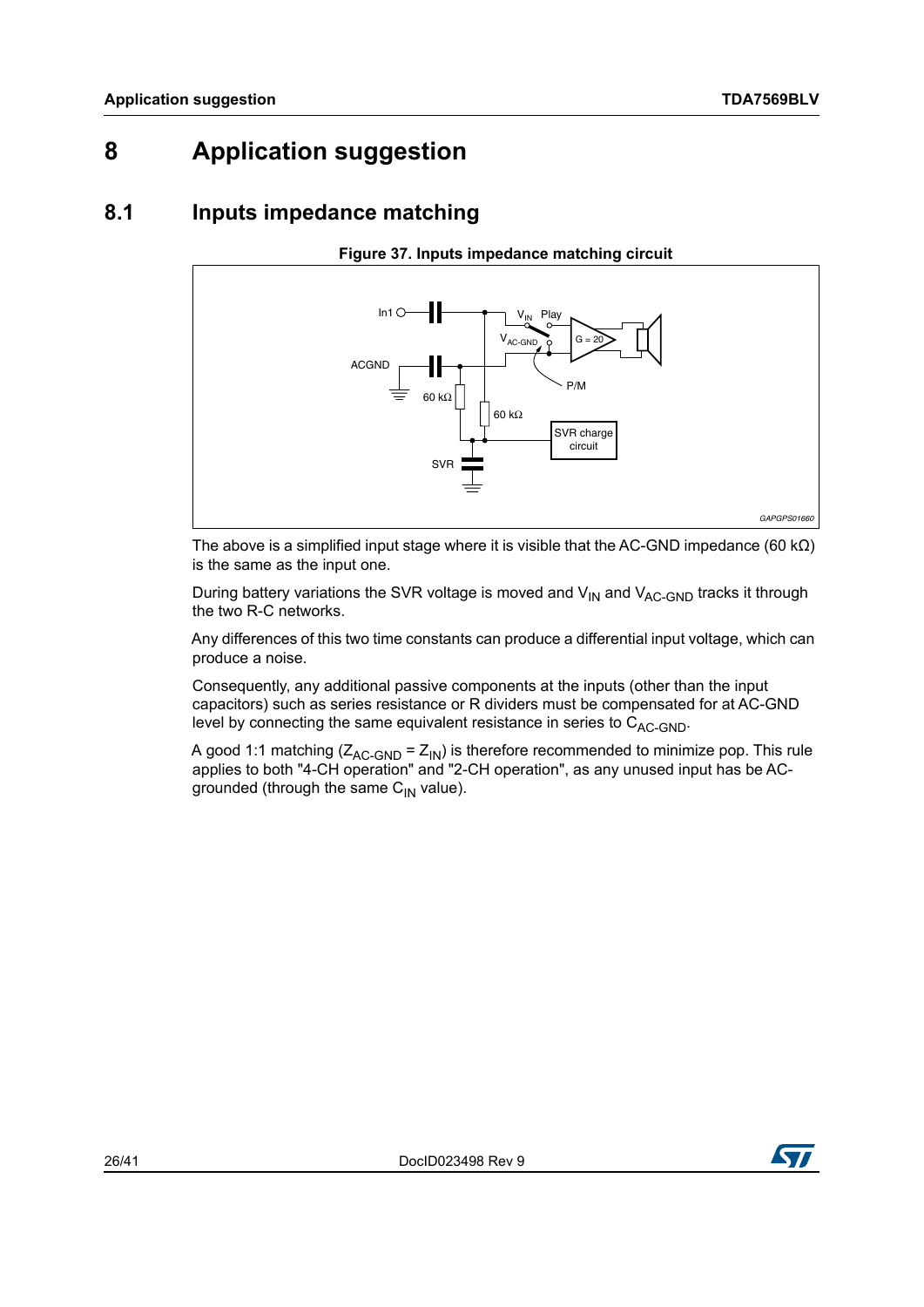### <span id="page-26-0"></span>**8.2 High efficiency introduction**

Thanks to its operating principle, the TDA7569BLV obtains a substantial reduction of power dissipation from traditional class-AB amplifiers without being affected by the massive radiation effects and complex circuitry normally associated with class-D solutions.

The high efficiency operating principle is based on the use of bridge structures which are connected by means of a power switch. In particular, as shown in *[Figure 2](#page-5-1)*, Ch1 is linked to Ch2, while Ch3 to Ch4. The switch, controlled by a logic circuit which senses the input signals, is closed at low volumes (output power steadily lower than 2.5 W) and the system acts like a "single bridge" with double load. In this case, the total power dissipation is a quarter of a double bridge.

Due to its structure, the highest efficiency level can be reached when symmetrical loads are applied on channels sharing the same switch.

<span id="page-26-1"></span>

**Figure 38. High efficiency - basic structure**

When the power demand increases to more than 2.5 W, the system behavior is switched back to a standard double bridge in order to guarantee the maximum output power, while in the 6 V start-stop devices the High Efficiency mode is automatically disabled at low  $V_{CC}$ (7.3 V  $\pm$  0.3 V). No need to re-program it when V<sub>CC</sub> goes back to normal levels.

The results show (*[Figure 19](#page-15-0)*) that in the range 2-4 W (@ V<sub>CC</sub> = 14.4 V, R<sub>L</sub> = 4 $\Omega$ ), with the High Efficiency mode, the dissipated power gets up to 50 % less than the value obtained with the standard mode.

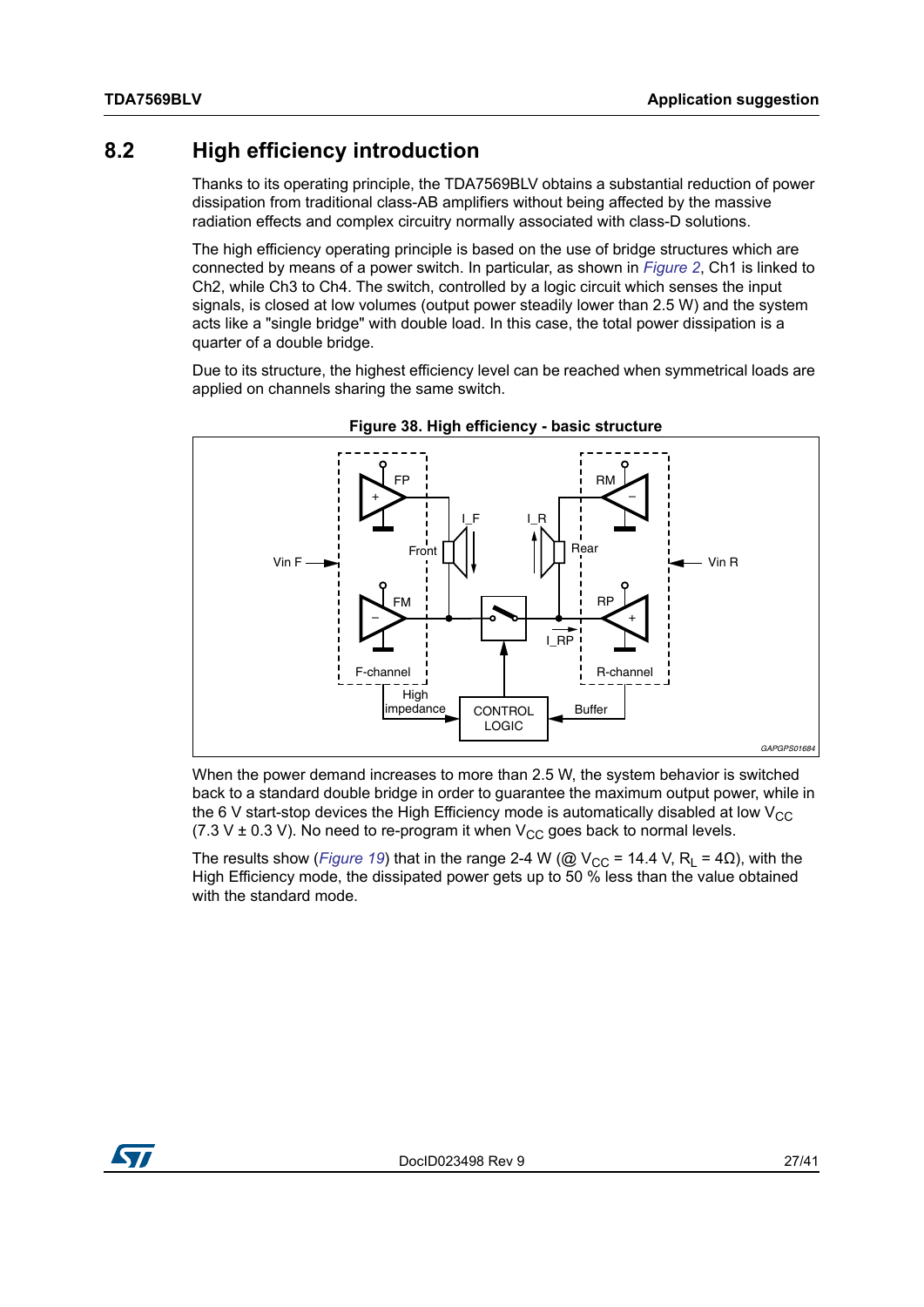# <span id="page-27-0"></span>**9**  $I^2C$  bus

# <span id="page-27-1"></span>**9.1 I2C programming/reading sequences**

A correct turn on/off sequence with respect to the diagnostic timings and producing no audible noises could be as follows (after battery connection):

- TURN-ON: PIN2 > 4.5V --- 10 ms --- (STAND-BY OUT + DIAG ENABLE) --- 1 s (min) --- MUTING OUT
- TURN-OFF: MUTING IN wait for 50 ms HW ST-BY IN (ST-BY pin ≤ 1.2 V)
- Car Radio Installation: PIN2 > 4.5 V --- 10ms DIAG ENABLE (write) --- 200 ms --- I<sup>2</sup>C read (repeat until All faults disappear).
- OFFSET TEST: Device in Play (no signal) -- OFFSET ENABLE 30 ms I<sup>2</sup>C reading (repeat  $I^2C$  reading until high-offset message disappears).

# <span id="page-27-2"></span>**9.2 Address selection and I2C disable**

When the ADSEL/I2CDIS pin is left open the  $I^2C$  bus is disabled and the device can be controlled by the STBY/MUTE pin.

In this status (no -  $I^2C$  bus) the CK pin enables the HIGH-EFFICIENCY MODE (0 = STD MODE;  $1 = HE \text{ MODE}$ ) and the DATA pin sets the gain ( $0 = 26$  dB;  $1 = 16$  dB).

When the ADSEL/I2CDIS pin is connected to GND the <sup>12</sup>C bus is active with address  $<$ 1101100-x>.

To select the other I<sup>2</sup>C address a resistor must be connected to ADSEL/I2CDIS pin as following:

 $0 \leq R \leq 1$  k $\Omega$ : I<sup>2</sup>C bus active with address  $\leq 1101100x$ 

11 kΩ < R < 21 kΩ:  $1^2$ C bus active with address <1101101x>

40 k $Ω$  < R < 70 k $Ω$ : I<sup>2</sup>C bus active with address <1101110x>

R > 120 kΩ: Legacy mode

(x: read/write bit sector)

# <span id="page-27-3"></span>**9.3 I2C bus interface**

Data transmission from microprocessor to the TDA7569BLV and viceversa takes place through the 2 wires  ${}^{12}C$  bus interface, consisting of the two lines SDA and SCL (pull-up resistors to positive supply voltage must be connected).

### <span id="page-27-4"></span>**9.3.1 Data validity**

As shown by *[Figure 39](#page-28-3)*, the data on the SDA line must be stable during the high period of the clock. The HIGH and LOW state of the data line can only change when the clock signal on the SCL line is LOW.

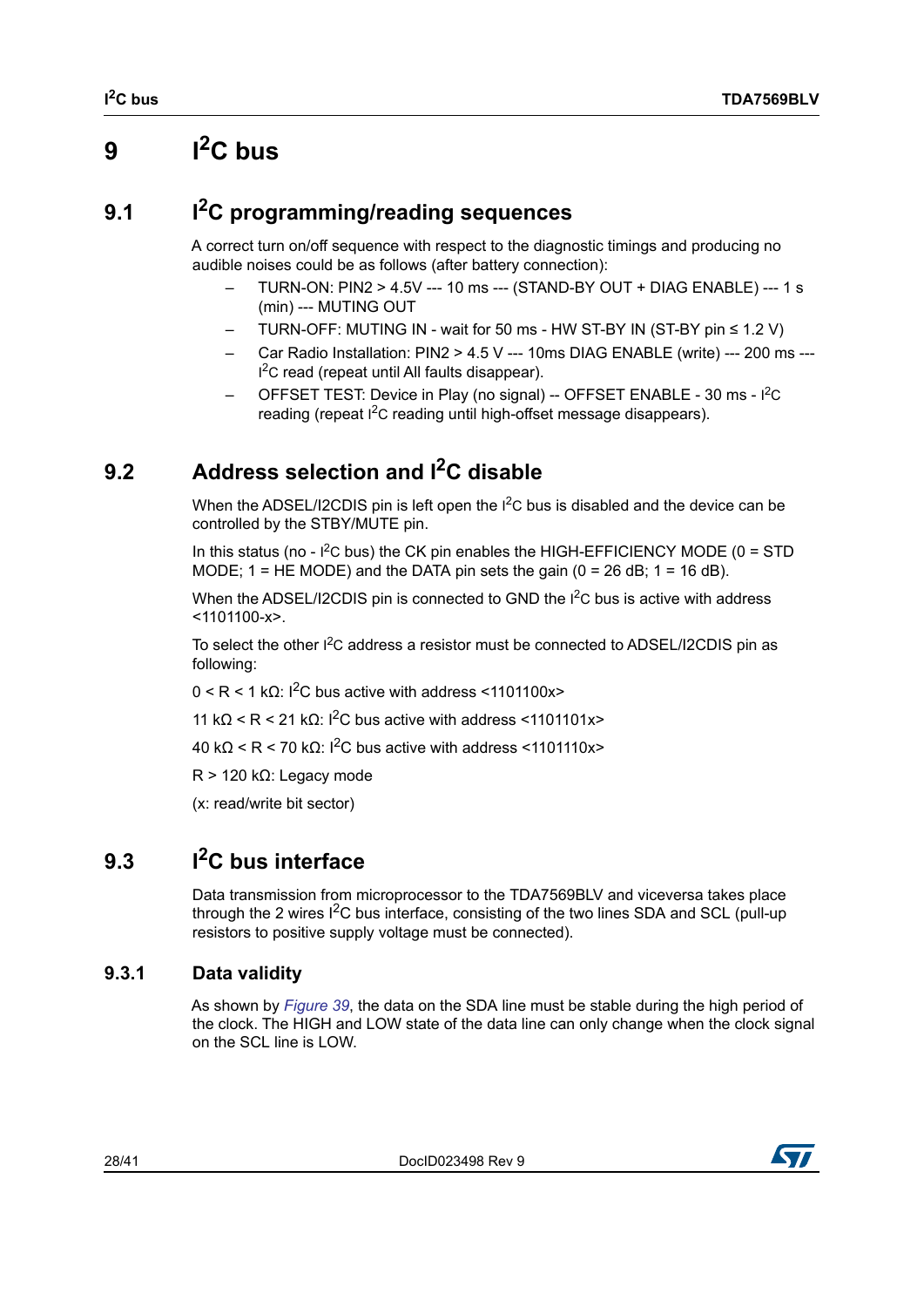<span id="page-28-0"></span>As shown by *[Figure 40](#page-28-4)* a start condition is a HIGH to LOW transition of the SDA line while SCL is HIGH. The stop condition is a LOW to HIGH transition of the SDA line while SCL is HIGH.

#### <span id="page-28-1"></span>**9.3.3 Byte format**

Every byte transferred to the SDA line must contain 8 bits. Each byte must be followed by an acknowledge bit. The MSB is transferred first.

#### <span id="page-28-2"></span>**9.3.4 Acknowledge**

The transmitter\* puts a resistive HIGH level on the SDA line during the acknowledge clock pulse (see [Figure 41](#page-28-5)). The receiver\*\* has to pull-down (LOW) the SDA line during the acknowledge clock pulse, so that the SDA line is stable LOW during this clock pulse.

\* Transmitter

- master ( $\mu$ P) when it writes an address to the TDA7569BLV
- slave (TDA7569BLV) when the μP reads a data byte from TDA7569BLV

\*\* Receiver

- slave (TDA7569BLV) when the μP writes an address to the TDA7569BLV
- master (μP) when it reads a data byte from TDA7569BLV

<span id="page-28-3"></span>



<span id="page-28-4"></span>



<span id="page-28-5"></span>

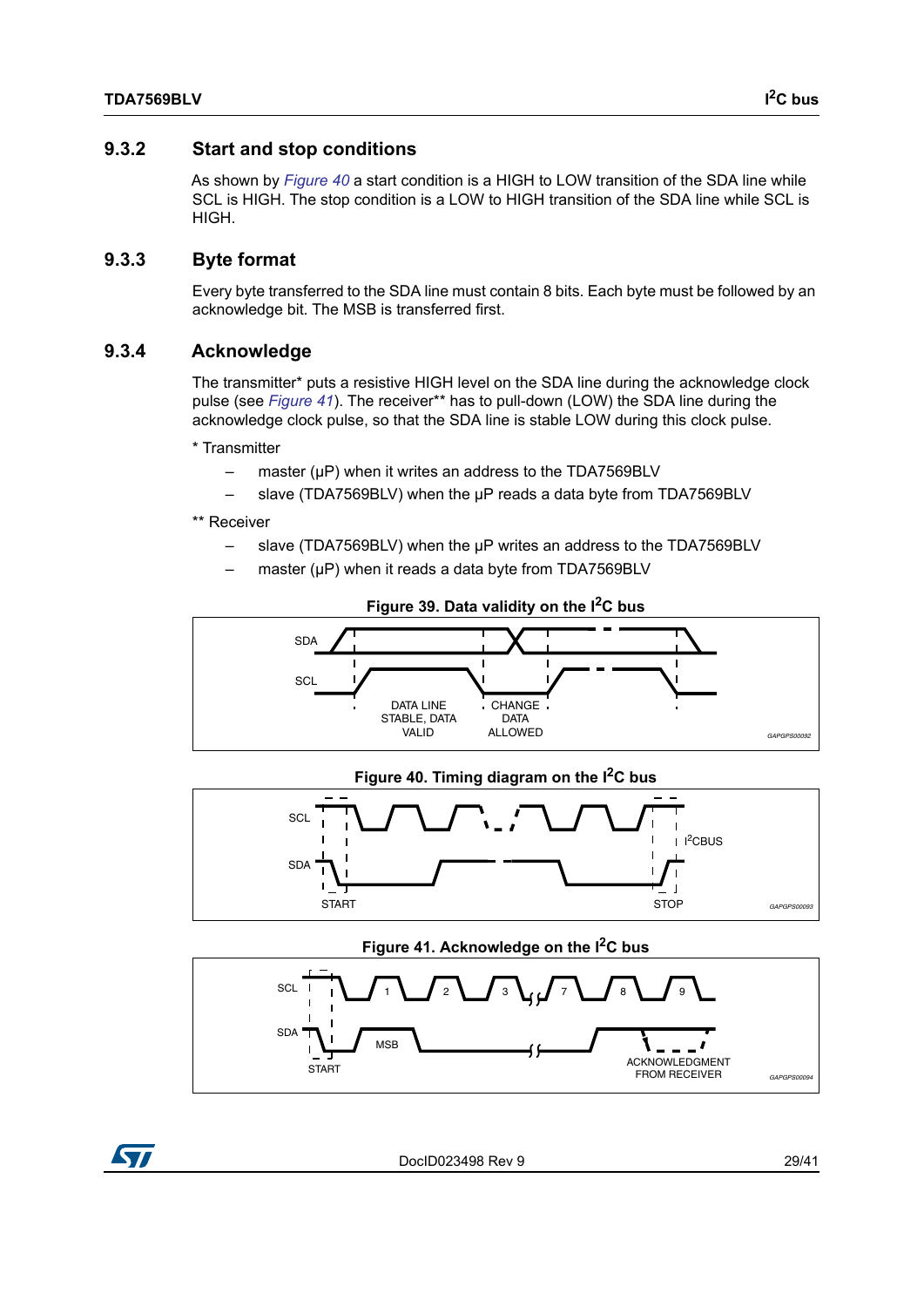# <span id="page-29-0"></span>**10 Software specifications**

All the functions of the TDA7569BLV are activated by  $1^2C$  interface.

The bit 0 of the "ADDRESS BYTE" defines if the next bytes are write instruction (from μP to TDA7569BLV) or read instruction (from TDA7569BLV to μP).

#### **Chip address**

| n <sub>7</sub> |  |  |       |       | D0 |        |
|----------------|--|--|-------|-------|----|--------|
|                |  |  | $(*)$ | $(*)$ |    | D8 Hex |

 $X = 0$  Write to device

 $X = 1$  Read from device

If  $R/W = 0$ , the  $\mu P$  sends 2 "Instruction Bytes": IB1 and IB2.

(\*) address selector bit, please refer to address selection description on *[Chapter 9.2](#page-27-2)*.

<span id="page-29-1"></span>

| 1491 U.ID      |                                                                                                       |  |  |  |  |
|----------------|-------------------------------------------------------------------------------------------------------|--|--|--|--|
| <b>Bit</b>     | Instruction decoding bit                                                                              |  |  |  |  |
| D7             | Supply transition mute threshold high ( $D7 = 1$ )<br>Supply transition mute threshold low $(D7 = 0)$ |  |  |  |  |
| D <sub>6</sub> | Diagnostic enable (D6 = 1)<br>Diagnostic defeat (D6 = 0)                                              |  |  |  |  |
| D <sub>5</sub> | Offset Detection enable ( $D5 = 1$ )<br>Offset Detection defeat ( $D5 = 0$ )                          |  |  |  |  |
| D <sub>4</sub> | Front Channel (CH1, CH3)<br>Gain = $26$ dB (D4 = 0)<br>Gain = $16$ dB (D4 = $1$ )                     |  |  |  |  |
| D <sub>3</sub> | Rear Channel (CH2, CH4)<br>Gain = $26$ dB ( $D3 = 0$ )<br>Gain = $16$ dB (D3 = 1)                     |  |  |  |  |
| D <sub>2</sub> | Mute front channels $(D2 = 0)$<br>Unmute front channels $(D2 = 1)$                                    |  |  |  |  |
| D <sub>1</sub> | Mute rear channels $(D1 = 0)$<br>Unmute rear channels $(D1 = 1)$                                      |  |  |  |  |
| D <sub>0</sub> | $CD 2\% (D0 = 0)$<br>$CD 10\% (D0 = 1)$                                                               |  |  |  |  |

#### **Table 6. IB1**

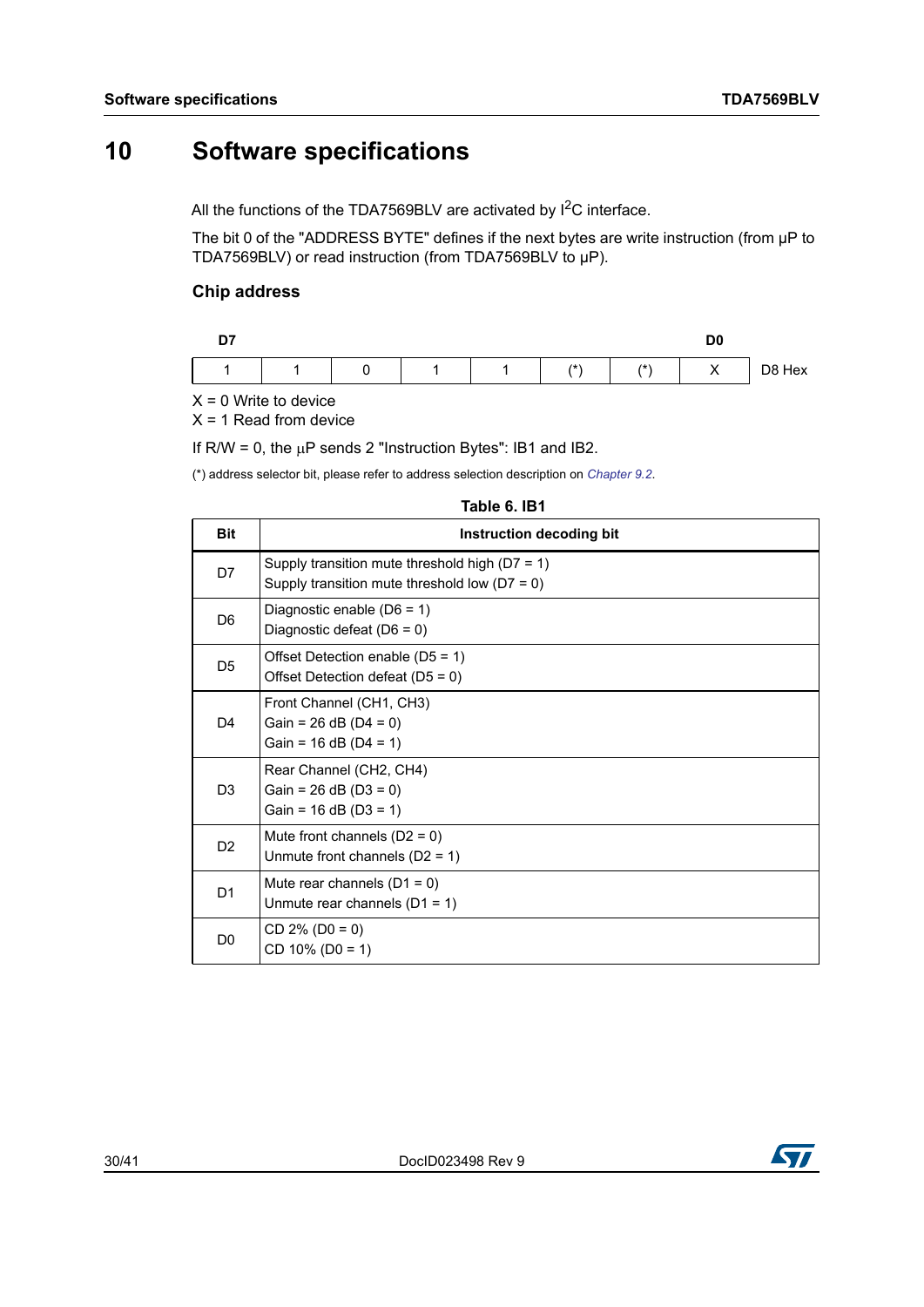<span id="page-30-0"></span>

| <b>Bit</b>     | Instruction decoding bit                                                                                                            |
|----------------|-------------------------------------------------------------------------------------------------------------------------------------|
| D7             | Current detection threshold<br>High th $(D7 = 0)$<br>Low th $(D7 = 1)$                                                              |
| D6             | 0                                                                                                                                   |
| D <sub>5</sub> | Normal muting time $(D5 = 0)$<br>Fast muting time $(D5 = 1)$                                                                        |
| D4             | Stand-by on - Amplifier not working - $(D4 = 0)$<br>Stand-by off - Amplifier working - $(D4 = 1)$                                   |
| D <sub>3</sub> | Power amplifier mode diagnostic $(D3 = 0)$<br>Line driver mode diagnostic $(D3 = 1)$                                                |
| D <sub>2</sub> | Current Detection Diagnostic Enabled (D2 = 1)<br>Current Detection Diagnostic Defeat (D2 = 0)                                       |
| D1             | Right Channel Power amplifier working in standard mode ( $D1 = 0$ )<br>Power amplifier working in high efficiency mode ( $D1 = 1$ ) |
| D0             | Left Channel Power amplifier working in standard mode ( $D0 = 0$ )<br>Power amplifier working in high efficiency mode ( $D0 = 1$ )  |

| Table 7. IB2 |  |  |
|--------------|--|--|
|--------------|--|--|

If R/W = 1, the TDA7569BLV sends 4 "Diagnostics Bytes" to  $\mu$ P: DB1, DB2, DB3 and DB4.

#### **Table 8. DB1**

<span id="page-30-1"></span>

| <b>Bit</b>     | Instruction decoding bit                                                                                                                                                        |                                                                                                                                                                    |
|----------------|---------------------------------------------------------------------------------------------------------------------------------------------------------------------------------|--------------------------------------------------------------------------------------------------------------------------------------------------------------------|
| D7             | Thermal warning 1 active (D7 = 1), $T_i$ =160 °C                                                                                                                                |                                                                                                                                                                    |
| D <sub>6</sub> | Diag. cycle not activated or not terminated ( $D6 = 0$ )<br>Diag. cycle terminated $(D6 = 1)$                                                                                   |                                                                                                                                                                    |
| D <sub>5</sub> | Channel LF (CH1)<br>Current detection IB2 (D7) = $0$<br>Output peak current < 250 mA - Open load ( $D5 = 1$ )<br>Output peak current > 500 mA - Normal load (D5 = 0)            | Channel LF (CH1)<br>Current detection IB2 (D7) = $1$<br>Output peak current < 125 mA - Open load (D5 = 1)<br>Output peak current $> 250$ mA - Normal load (D5 = 0) |
| D4             | Channel LF (CH1)<br>Turn-on diagnostic $(D4 = 0)$<br>Permanent diagnostic $(D4 = 1)$                                                                                            |                                                                                                                                                                    |
| D <sub>3</sub> | Channel LF (CH1)<br>Normal load $(D3 = 0)$<br>Short load $(D3 = 1)$                                                                                                             |                                                                                                                                                                    |
| D <sub>2</sub> | Channel LF (CH1)<br>Turn-on diag.: No open load ( $D2 = 0$ )<br>Open load detection $(D2 = 1)$<br>Offset diag.: No output offset $(D2 = 0)$<br>Output offset detection (D2 = 1) |                                                                                                                                                                    |

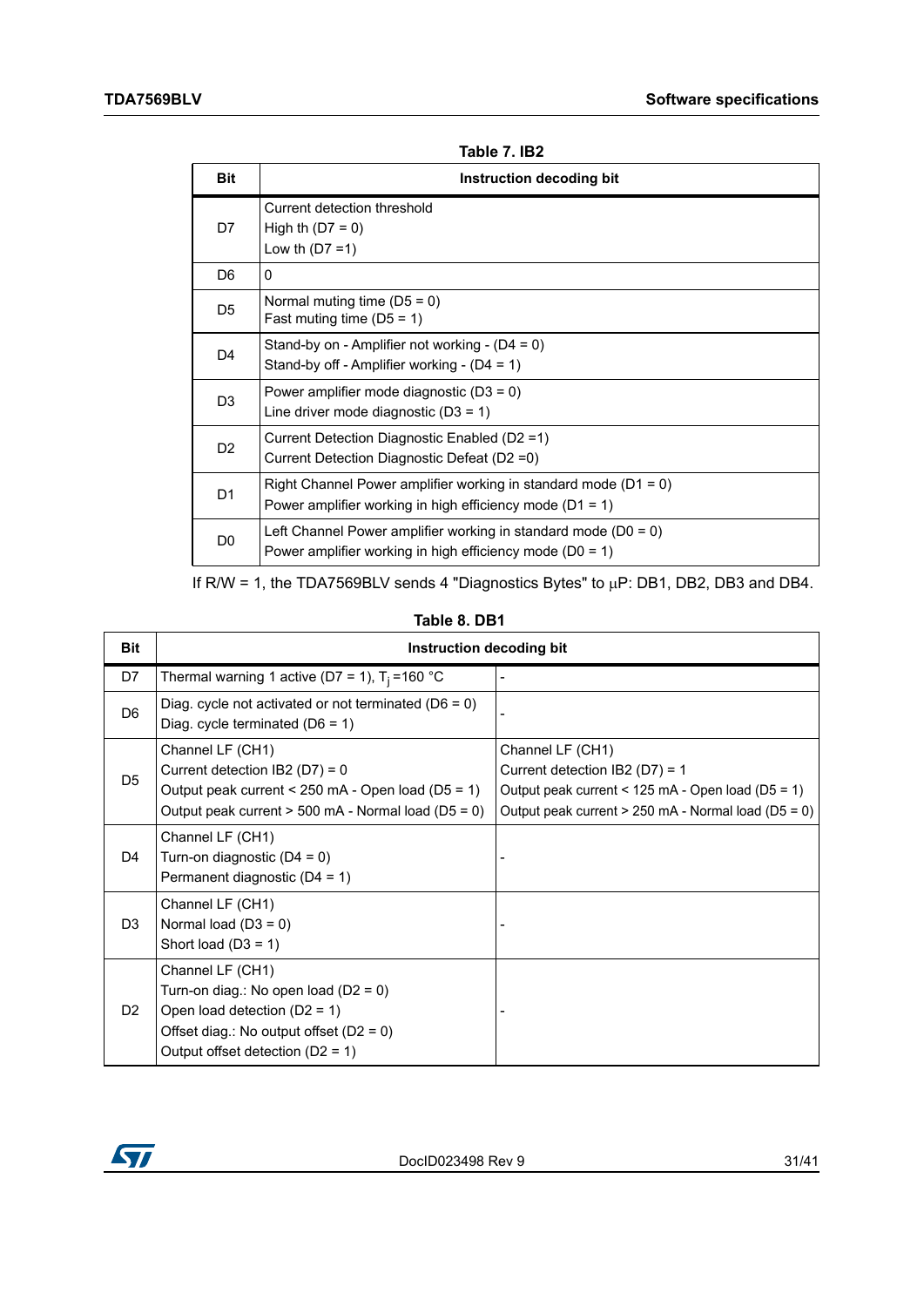| <b>Bit</b>     | Instruction decoding bit                                                  |                          |  |
|----------------|---------------------------------------------------------------------------|--------------------------|--|
| D1             | Channel LF (CH1)<br>No short to Vcc $(D1 = 0)$<br>Short to Vcc $(D1 = 1)$ | $\overline{\phantom{a}}$ |  |
| D <sub>0</sub> | Channel LF (CH1)<br>No short to GND $(D1 = 0)$<br>Short to GND $(D1 = 1)$ | -                        |  |

#### **Table 8. DB1 (continued)**

#### **Table 9. DB2**

<span id="page-31-0"></span>

| <b>Bit</b>     | <b>Instruction decoding bit</b>                                                                                                                                                      |                                                                                                                                                                |  |  |  |
|----------------|--------------------------------------------------------------------------------------------------------------------------------------------------------------------------------------|----------------------------------------------------------------------------------------------------------------------------------------------------------------|--|--|--|
| D7             | Offset detection not activated ( $D7 = 0$ )<br>Offset detection activated ( $D7 = 1$ )                                                                                               |                                                                                                                                                                |  |  |  |
| D <sub>6</sub> | X                                                                                                                                                                                    |                                                                                                                                                                |  |  |  |
| D <sub>5</sub> | Channel LR (CH2)<br>Current detection IB2 (D7) = $0$<br>Output peak current < 250 mA - Open load (D5 = 1)<br>Output peak current > 500 mA - Normal load (D5 = 0)                     | Channel LR (CH2)<br>Current detection IB2 (D7) = 1<br>Output peak current < 125 mA - Open load (D5 = 1)<br>Output peak current > 250 mA - Normal load (D5 = 0) |  |  |  |
| D <sub>4</sub> | Channel LR (CH2)<br>Turn-on diagnostic $(D4 = 0)$<br>Permanent diagnostic (D4 = 1)                                                                                                   |                                                                                                                                                                |  |  |  |
| D <sub>3</sub> | Channel LR (CH2)<br>Normal load $(D3 = 0)$<br>Short load $(D3 = 1)$                                                                                                                  |                                                                                                                                                                |  |  |  |
| D <sub>2</sub> | Channel LR (CH2)<br>Turn-on diag.: No open load ( $D2 = 0$ )<br>Open load detection $(D2 = 1)$<br>Permanent diag.: No output offset ( $D2 = 0$ )<br>Output offset detection (D2 = 1) |                                                                                                                                                                |  |  |  |
| D <sub>1</sub> | Channel LR (CH2)<br>No short to Vcc $(D1 = 0)$<br>Short to Vcc $(D1 = 1)$                                                                                                            |                                                                                                                                                                |  |  |  |
| D <sub>0</sub> | Channel LR (CH2)<br>No short to GND $(D1 = 0)$<br>Short to GND $(D1 = 1)$                                                                                                            |                                                                                                                                                                |  |  |  |

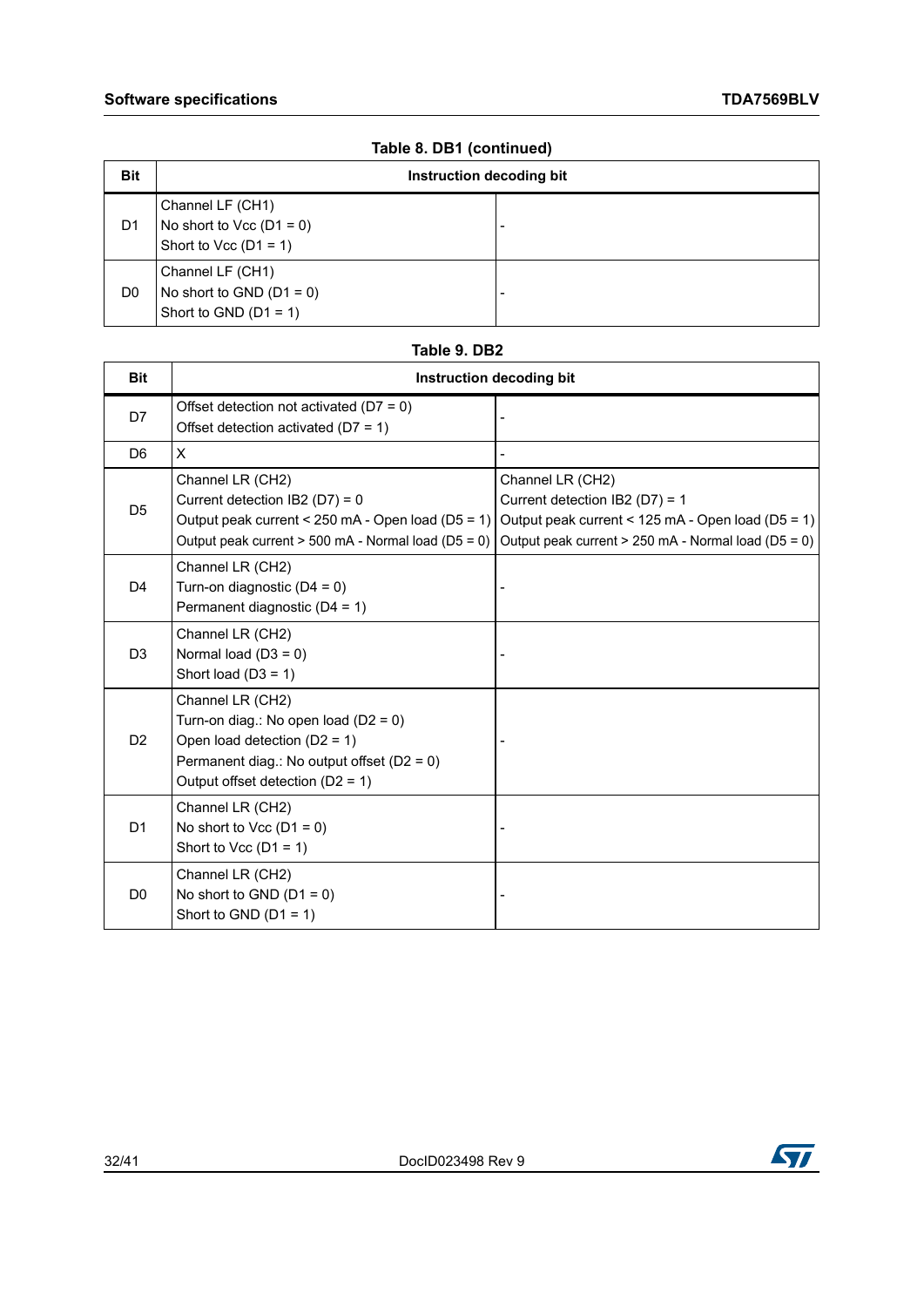<span id="page-32-0"></span>

| <b>Bit</b>     |                                                                                                                                                                                      | Instruction decoding bit                                                                                                                                         |
|----------------|--------------------------------------------------------------------------------------------------------------------------------------------------------------------------------------|------------------------------------------------------------------------------------------------------------------------------------------------------------------|
| D7             | Standby status (= IB2 - D4)                                                                                                                                                          |                                                                                                                                                                  |
| D <sub>6</sub> | Diagnostic status (= IB1 - D6)                                                                                                                                                       |                                                                                                                                                                  |
| D <sub>5</sub> | Channel RF (CH3)<br>Current detection IB2 (D7) = $0$<br>Output peak current < 250 mA - Open load ( $D5 = 1$ )<br>Output peak current > 500 mA - Normal load (D5 = 0)                 | Channel RF (CH3)<br>Current detection IB2 (D7) = 1<br>Output peak current < 125 mA - Open load (D5 = 1)<br>Output peak current $> 250$ mA - Normal load (D5 = 0) |
| D <sub>4</sub> | Channel RF (CH3)<br>Turn-on diagnostic $(D4 = 0)$<br>Permanent diagnostic (D4 = 1)                                                                                                   |                                                                                                                                                                  |
| D <sub>3</sub> | Channel RF (CH3)<br>Normal load $(D3 = 0)$<br>Short load $(D3 = 1)$                                                                                                                  |                                                                                                                                                                  |
| D <sub>2</sub> | Channel RF (CH3)<br>Turn-on diag.: No open load ( $D2 = 0$ )<br>Open load detection $(D2 = 1)$<br>Permanent diag.: No output offset ( $D2 = 0$ )<br>Output offset detection (D2 = 1) |                                                                                                                                                                  |
| D <sub>1</sub> | Channel RF (CH3)<br>No short to Vcc $(D1 = 0)$<br>Short to Vcc $(D1 = 1)$                                                                                                            |                                                                                                                                                                  |
| D <sub>0</sub> | Channel RF (CH3)<br>No short to GND $(D1 = 0)$<br>Short to GND $(D1 = 1)$                                                                                                            |                                                                                                                                                                  |

#### **Table 10. DB3**

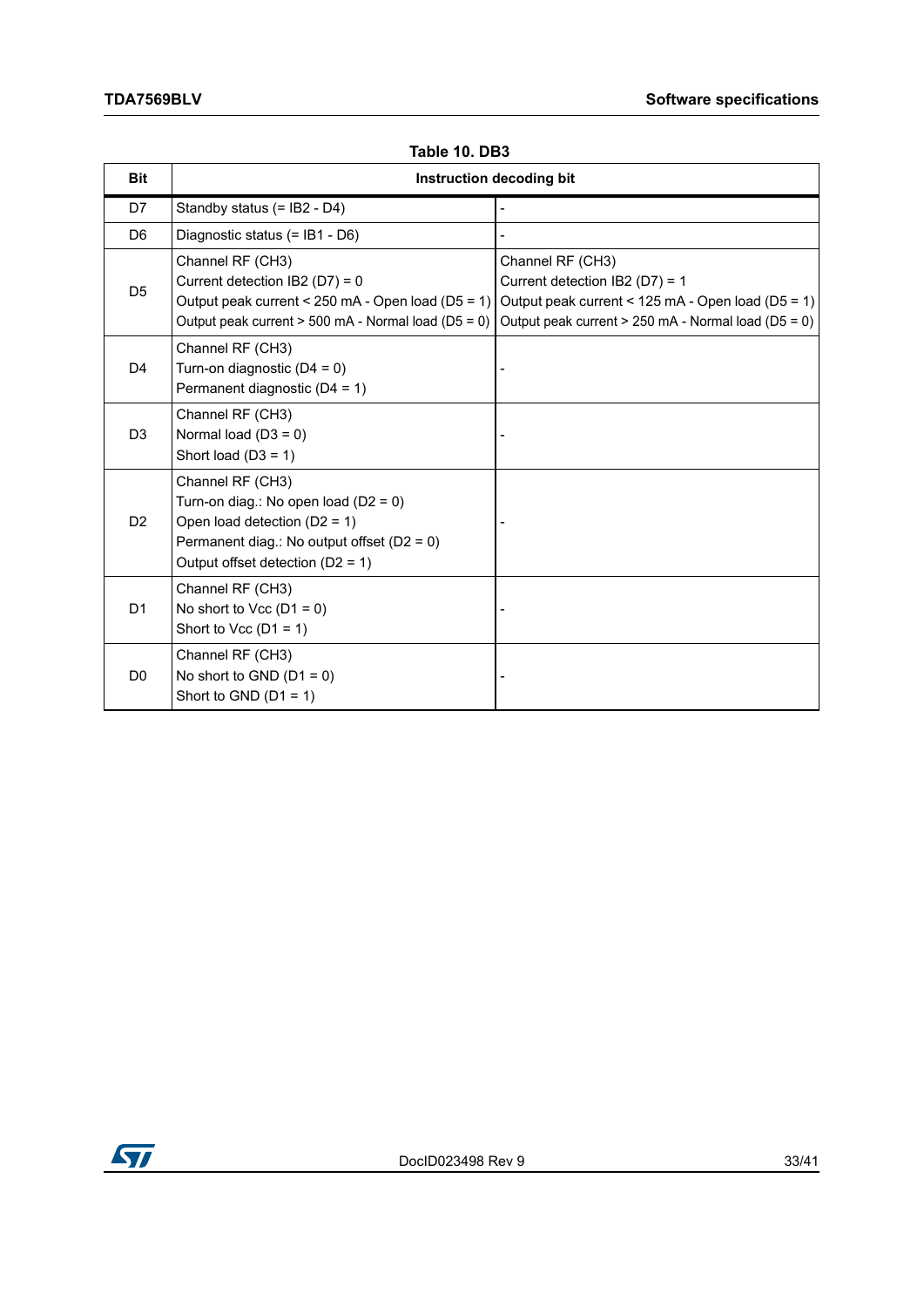<span id="page-33-0"></span>

| <b>Bit</b>     | Instruction decoding bit                                                                                                                                                             |                                                                                                                                                                |
|----------------|--------------------------------------------------------------------------------------------------------------------------------------------------------------------------------------|----------------------------------------------------------------------------------------------------------------------------------------------------------------|
| D7             | Thermal warning 2 active (D7 = 1), $T_i$ = 145 °C                                                                                                                                    |                                                                                                                                                                |
| D <sub>6</sub> | Thermal warning 3 active (D6 = 1) $T_i$ = 125 °C                                                                                                                                     |                                                                                                                                                                |
| D <sub>5</sub> | Channel RR (CH4)<br>Current detection IB2 (D7) = $0$<br>Output peak current < 250 mA - Open load (D5 = 1)<br>Output peak current > 500 mA - Normal load (D5 = 0)                     | Channel RR (CH4)<br>Current detection IB2 (D7) = 1<br>Output peak current < 125 mA - Open load (D5 = 1)<br>Output peak current > 250 mA - Normal load (D5 = 0) |
| D <sub>4</sub> | Channel RR (CH4)<br>Turn-on diagnostic $(D4 = 0)$<br>Permanent diagnostic (D4 = 1)                                                                                                   |                                                                                                                                                                |
| D <sub>3</sub> | Channel R (CH4)<br>R Normal load $(D3 = 0)$<br>Short load $(D3 = 1)$                                                                                                                 |                                                                                                                                                                |
| D <sub>2</sub> | Channel RR (CH4)<br>Turn-on diag.: No open load ( $D2 = 0$ )<br>Open load detection $(D2 = 1)$<br>Permanent diag.: No output offset ( $D2 = 0$ )<br>Output offset detection (D2 = 1) |                                                                                                                                                                |
| D <sub>1</sub> | Channel RR (CH4)<br>No short to Vcc $(D1 = 0)$<br>Short to Vcc $(D1 = 1)$                                                                                                            |                                                                                                                                                                |
| D <sub>0</sub> | Channel RR (CH4)<br>No short to GND $(D1 = 0)$<br>Short to GND $(D1 = 1)$                                                                                                            |                                                                                                                                                                |

**Table 11. DB4**

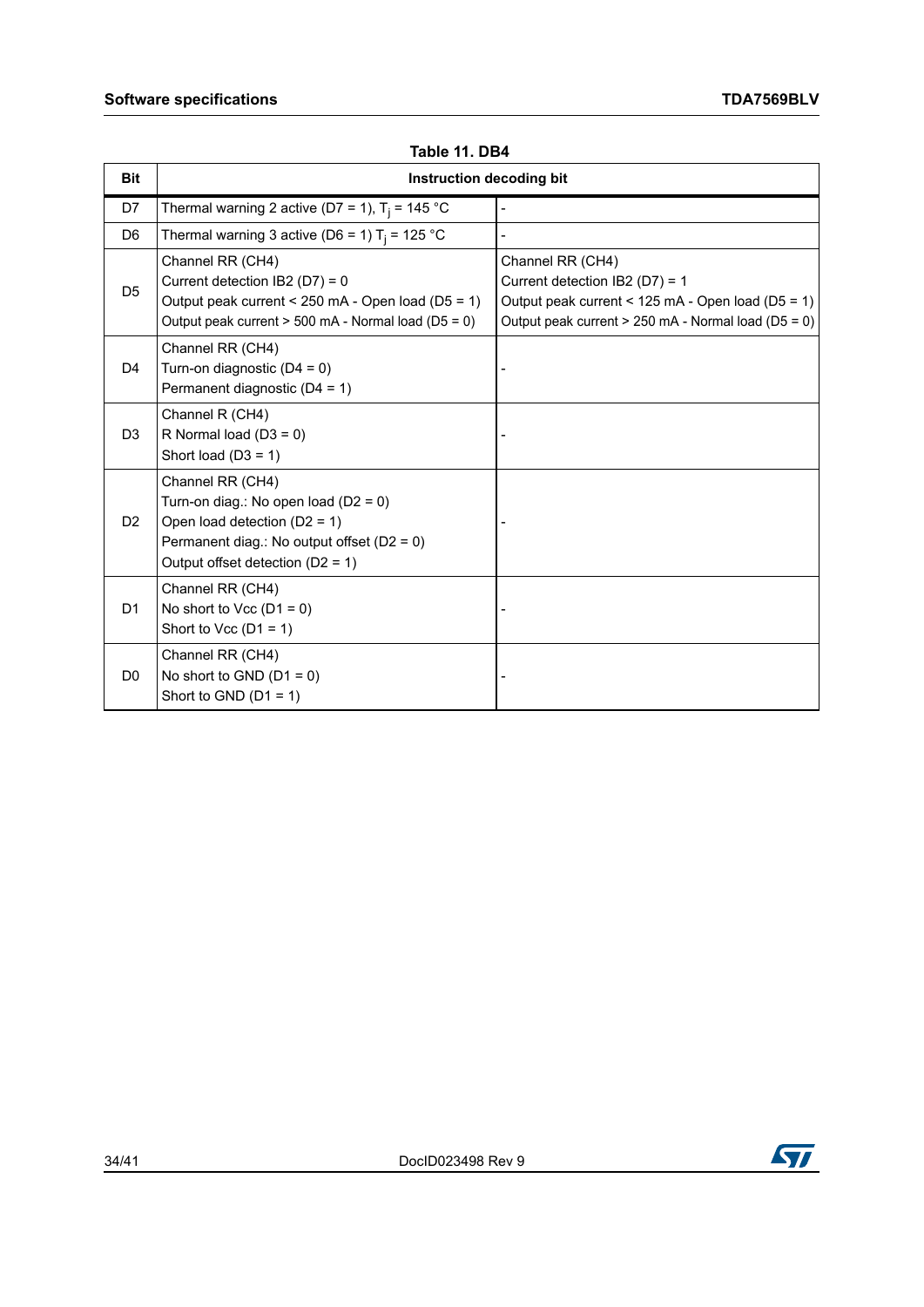# <span id="page-34-0"></span>**11 Examples of bytes sequence**

#### **1** - Turn-On diagnostic - Write operation

| Start   Address byte with $D0 = 0$   ACK   IB1 with $D6 = 1$   ACK   IB2   ACK   STOP |  |  |  |
|---------------------------------------------------------------------------------------|--|--|--|

**2** - Turn-On diagnostic - Read operation

| Start   Address byte with D0 = 1   ACK   DB1   ACK   DB2   ACK   DB3   ACK   DB4   ACK   STOP |  |  |  |  |  |
|-----------------------------------------------------------------------------------------------|--|--|--|--|--|
|                                                                                               |  |  |  |  |  |

The delay from 1 to 2 can be selected by software, starting from 1ms

**3a** - Turn-On of the power amplifier with 26dB gain, mute on, diagnostic defeat, CD = 2%

| Start | Address byte with $D0 = 0$ | <b>ACK</b> | IB1      | ACK | IB2      | <b>ACK</b> | <b>STOP</b> |
|-------|----------------------------|------------|----------|-----|----------|------------|-------------|
|       |                            |            | X0000000 |     | XXX1XX11 |            |             |

#### **3b** - Turn-Off of the power amplifier

| Start | Address byte with $D0 = 0$ | ACK | IB1      | <b>ACK</b> | IB <sub>2</sub> | ACK | STOP |
|-------|----------------------------|-----|----------|------------|-----------------|-----|------|
|       |                            |     | X0XXXXXX |            | XXX0XXXX        |     |      |

#### **4** - Offset detection procedure enable

| Start | Address byte with $D0 = 0$ | <b>ACK</b> | IB1      | <b>ACK</b> | IB <sub>2</sub> | <b>ACK</b> | ⊥STOP |
|-------|----------------------------|------------|----------|------------|-----------------|------------|-------|
|       |                            |            | XX1XX11X |            | XXX1XXXX        |            |       |

**5** - Offset detection procedure stop and reading operation (the results are valid only for the offset detection bits (D2 of the bytes DB1, DB2, DB3, DB4)

| Start Address byte with D0 = 1 ACK DB1 ACK DB2 ACK DB3 ACK DB4 ACK STOP |  |  |  |  |  |  |  |  |  |  |
|-------------------------------------------------------------------------|--|--|--|--|--|--|--|--|--|--|
|-------------------------------------------------------------------------|--|--|--|--|--|--|--|--|--|--|

• The purpose of this test is to check if a D.C. offset (2 V typ.) is present on the outputs, produced by input capacitor with anomalous leakage current or humidity between pins.

The delay from 4 to 5 can be selected by software, starting from 1ms

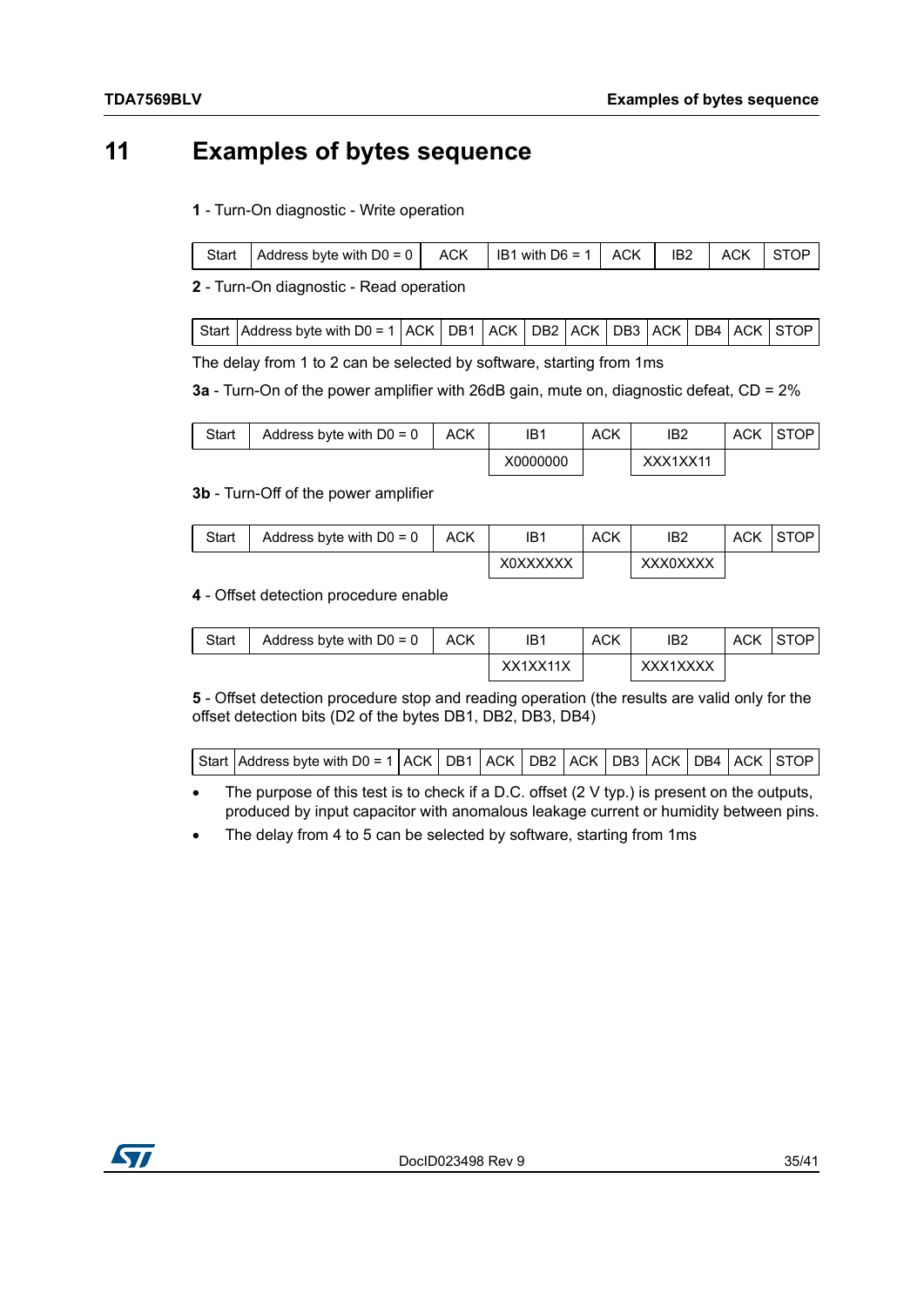# <span id="page-35-0"></span>**12 Package information**

In order to meet environmental requirements, ST offers these devices in different grades of ECOPACK® packages, depending on their level of environmental compliance. ECOPACK® specifications, grade definitions and product status are available at: *[www.st.com](http://www.st.com)*.

ECOPACK® is an ST trademark.

<span id="page-35-1"></span>

**Figure 42. Flexiwatt27 (horizontal) mechanical data and package dimensions**

36/[41](#page-40-0) DocID023498 Rev 9

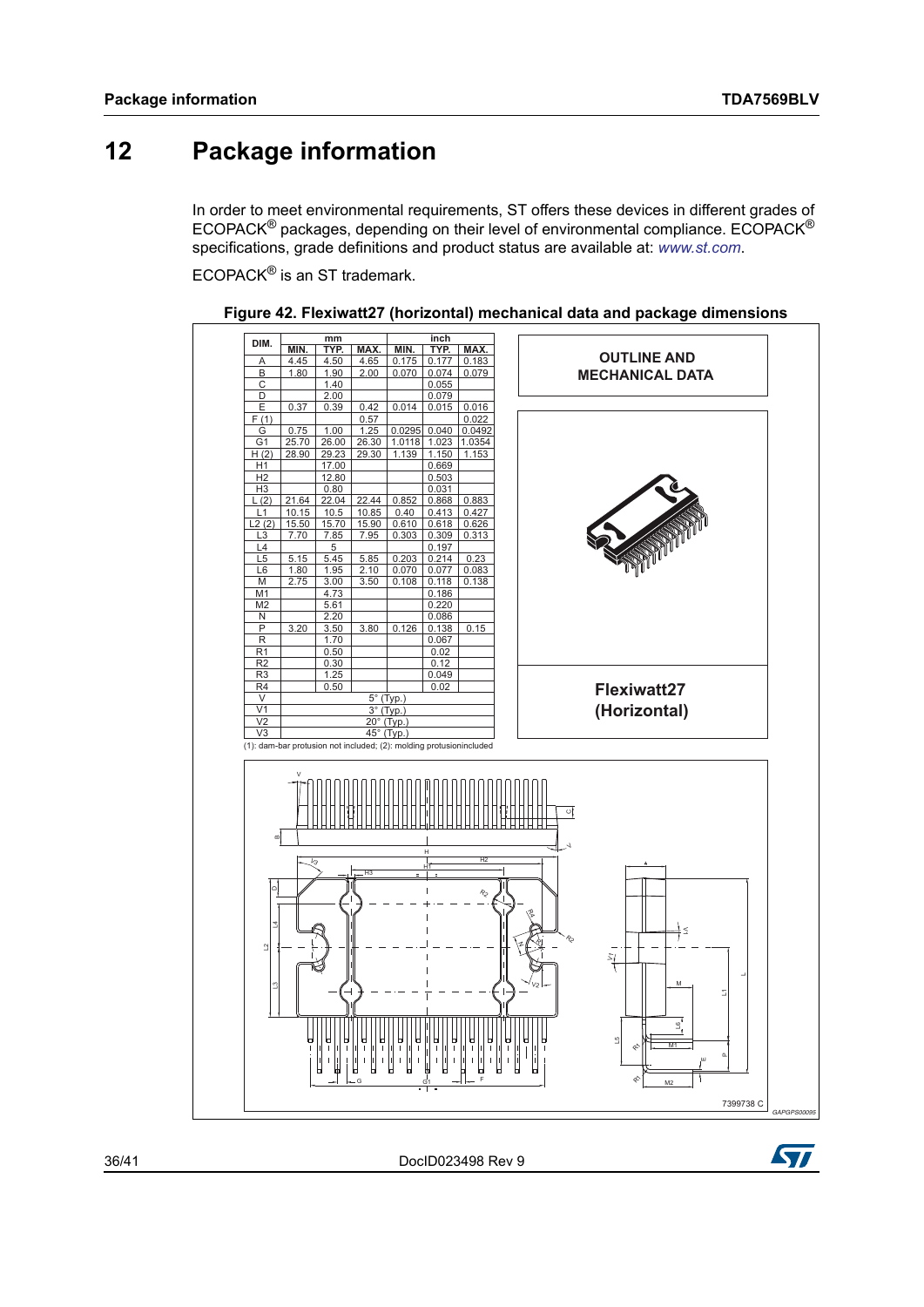<span id="page-36-0"></span>

Figure 43. Flexiwatt27 (vertical) mechanical data and package dimensions

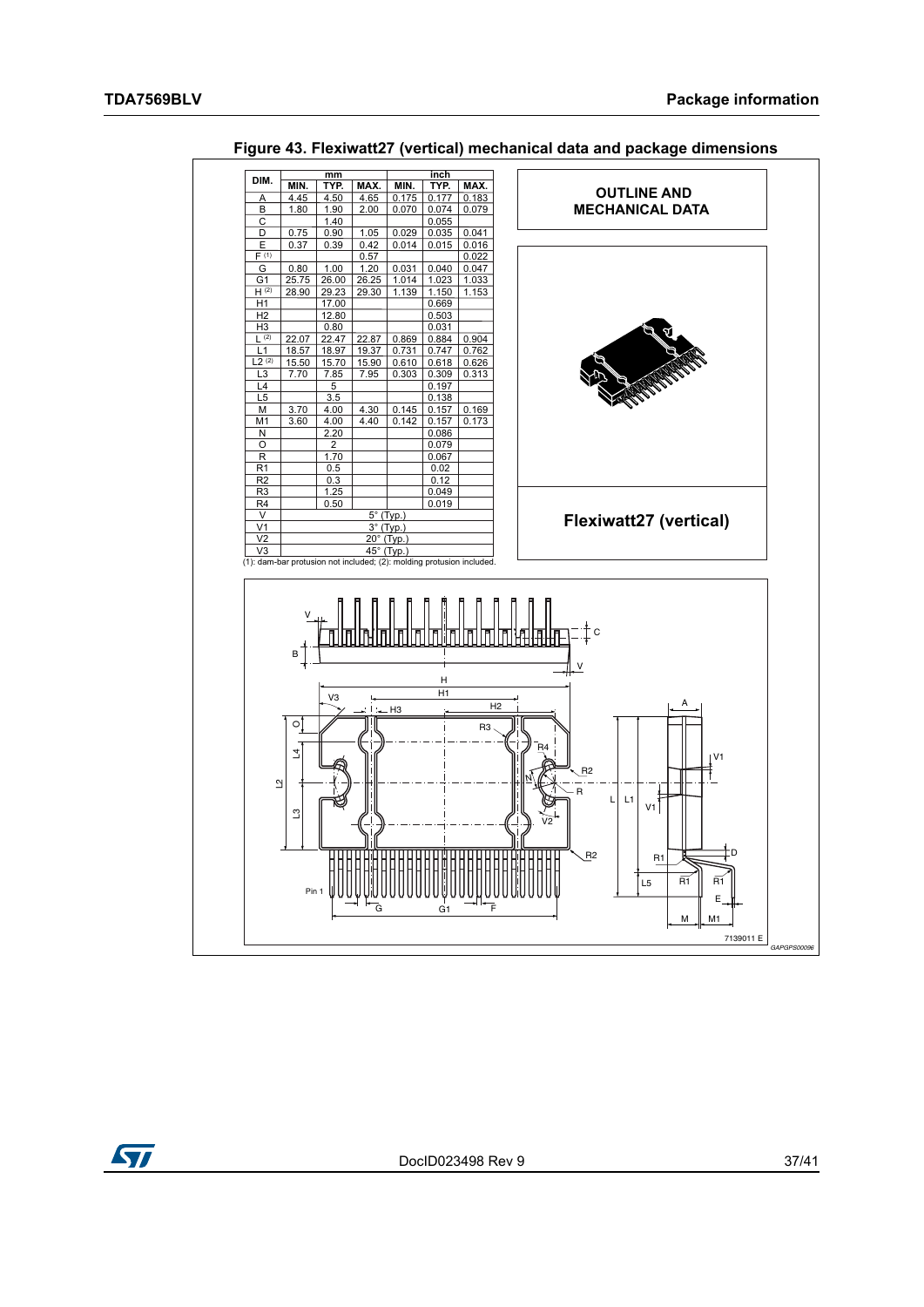<span id="page-37-0"></span>

Figure 44. Flexiwatt27 (SMD) mechanical data and package dimensions

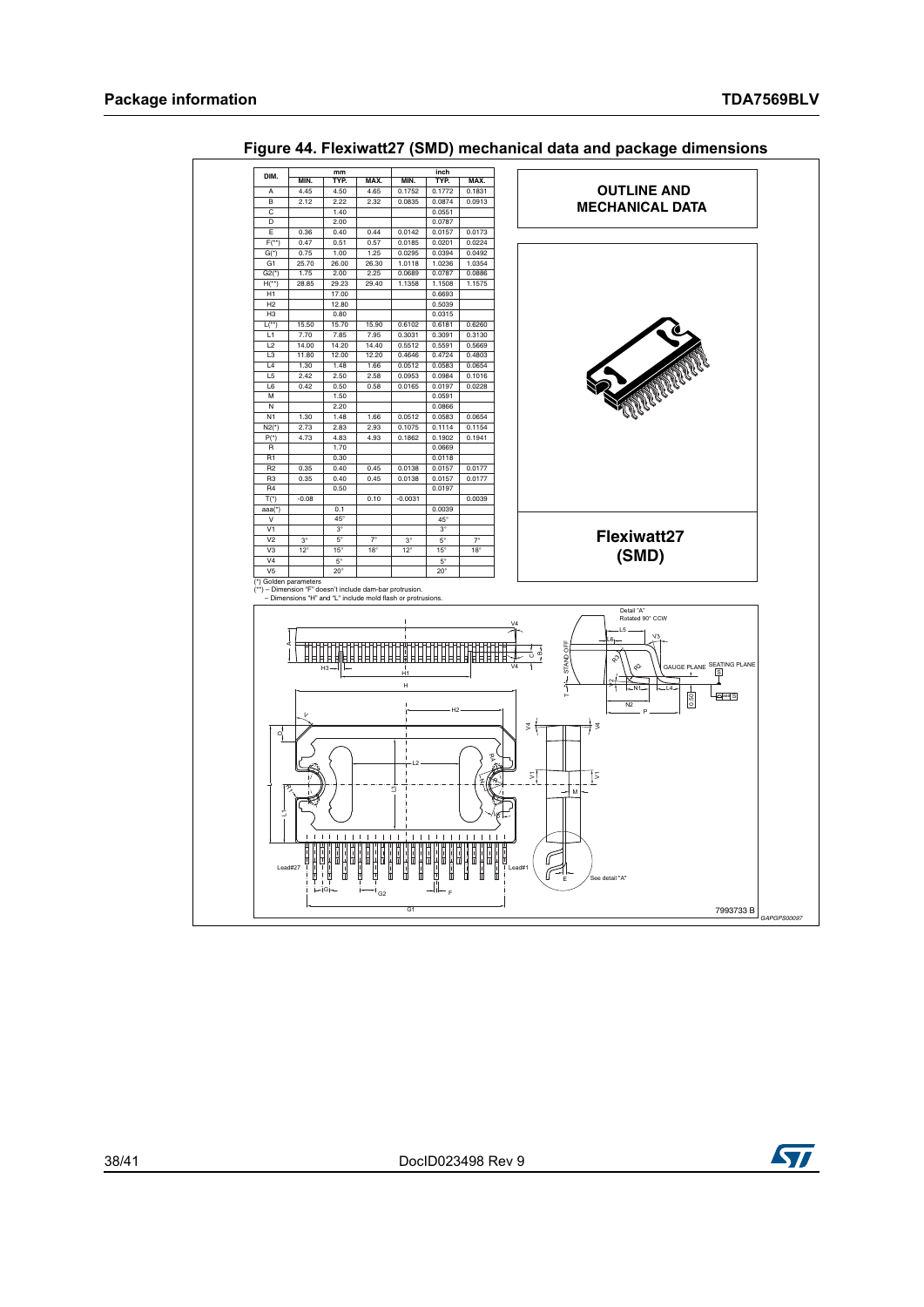<span id="page-38-0"></span>

#### Figure 45. PowerSO36 (slug up) mechanical data and package dimensions

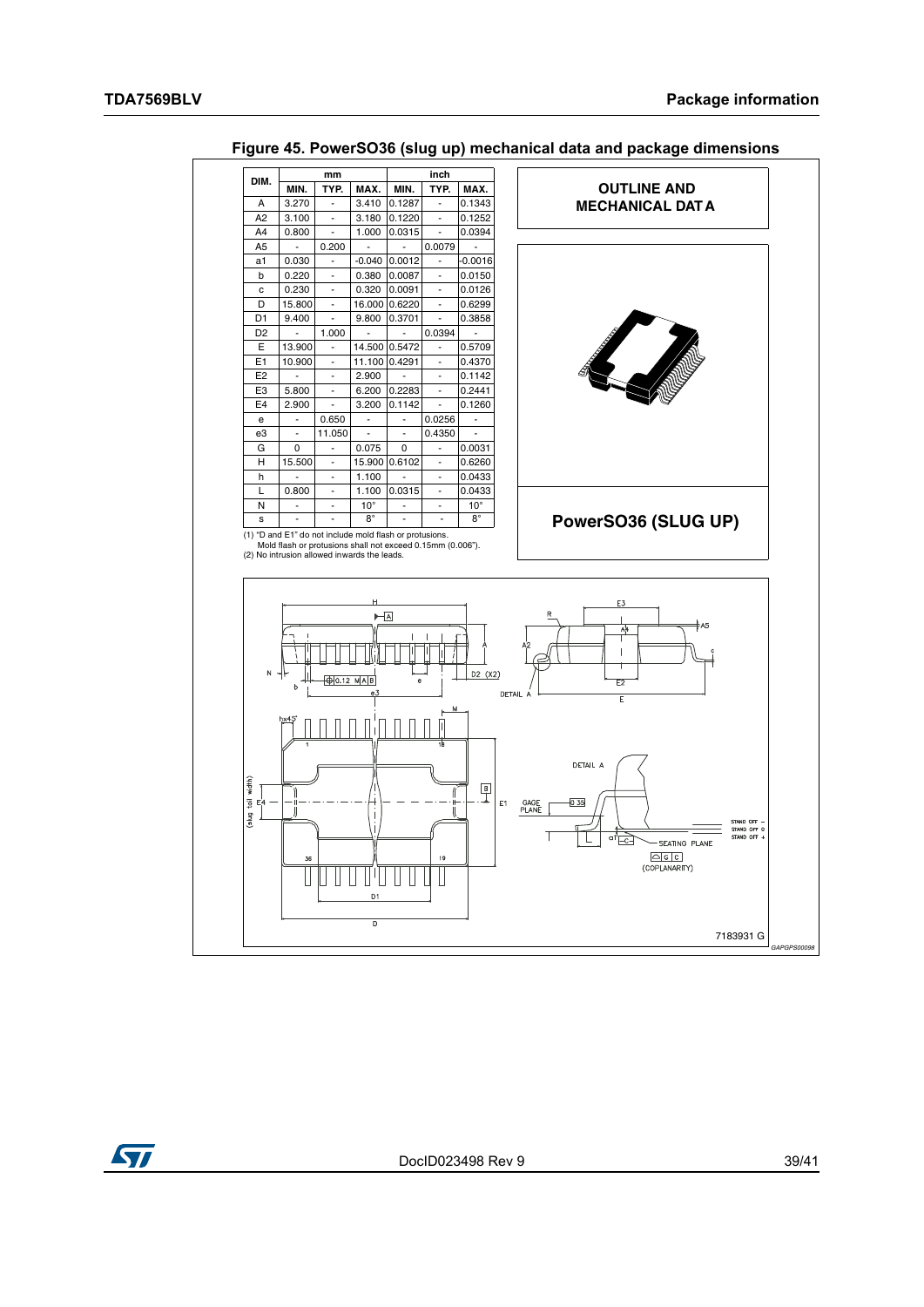# <span id="page-39-0"></span>**13 Revision history**

<span id="page-39-1"></span>

| <b>Date</b> | <b>Revision</b> | <b>Changes</b>                                                                                                                                                      |
|-------------|-----------------|---------------------------------------------------------------------------------------------------------------------------------------------------------------------|
| 30-Jul-2012 | 1               | Initial release.                                                                                                                                                    |
| 13-Sep-2012 | $\overline{2}$  | Document status promoted from preliminary data to datasheet.<br>Updated Table 4: Electrical characteristics on page 10.<br>Updated Section 12: Package information. |
| 11-Dec-2012 | 3               | Corrected typeset error of the "a1" dimension on the Figure 45:<br>PowerSO36 (slug up) mechanical data and package<br>dimensions on page 39.                        |
| 25-Jan-2013 | 4               | Updated Section 8.2: High efficiency introduction on page 27.                                                                                                       |
| 18-Sep-2013 | 5               | Updated Disclaimer.                                                                                                                                                 |
| 10-Feb-2014 | 6               | Updated Table 4: Electrical characteristics and Section 9.1: I <sup>2</sup> C<br>programming/reading sequences.                                                     |
| 10-Mar-2014 | 7               | Updated Figure 3 and 4 note (*); Table 4: Electrical<br><i>characteristics</i> ( $\Delta V_{\text{OITU}}$ parameter on page 12).                                    |
| 28-Apr-2014 | 8               | Updated Section 9.2: Address selection and I <sup>2</sup> C disable on<br>page 28                                                                                   |
| 18-Sep-2014 | 9               | Updated Section 9.1: I <sup>2</sup> C programming/reading sequences on<br>page 28.                                                                                  |

| Table 12. Document revision history |
|-------------------------------------|
|-------------------------------------|